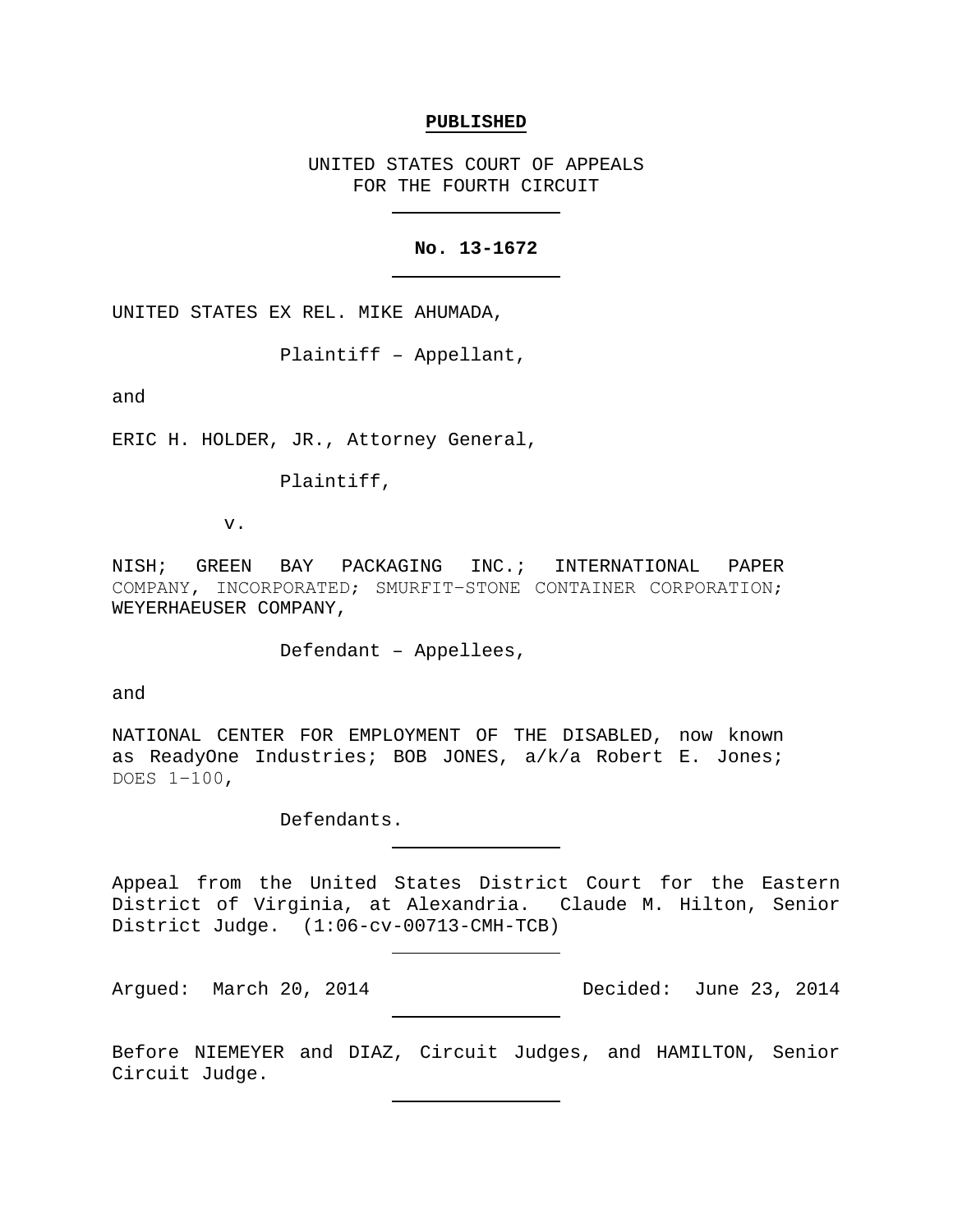Affirmed by published opinion. Judge Diaz wrote the opinion, in which Judge Niemeyer and Senior Judge Hamilton joined.

**ARGUED:** Martin E. Restituyo, LAW OFFICES OF MARTIN E. RESTITUYO, New York, New York, for Appellant. Robert Carton Weaver, Jr., GARVEY SCHUBERT BARER, Portland, Oregon; Matthew Allen<br>Fitzgerald, MCGUIREWOODS, LLP, Richmond, Virginia, for MCGUIREWOODS, LLP, Richmond, Appellees. **ON BRIEF:** Victor M. Glasberg, VICTOR M. GLASBERG & ASSOCIATES, Alexandria, Virginia; Mark C. Rifkin, WOLF HALDENSTEIN ADLER FREEMAN & HERZ LLP, New York, New York, for<br>Appellant. Charles William McIntyre, Jr., Franklin Darley Charles William McIntyre, Jr., Franklin Darley Annand, Washington, D.C., Jeremy S. Byrum, MCGUIREWOODS, LLP, Richmond, Virginia; Seth A. Rosenthal, Washington, D.C., Michael Wayne Robinson, VENABLE, LLP, Tysons Corner, Virginia; John Francis Henault, Jr., PERKINS COIE, LLP, Washington, D.C.; Paul H. Trinchero, Benjamin J. Lambiotte, GARVEY SCHUBERT BARER, Portland, Oregon; Lynn F. Jacob, WILLIAMS MULLEN, P.C., Richmond, Virginia, for Appellees.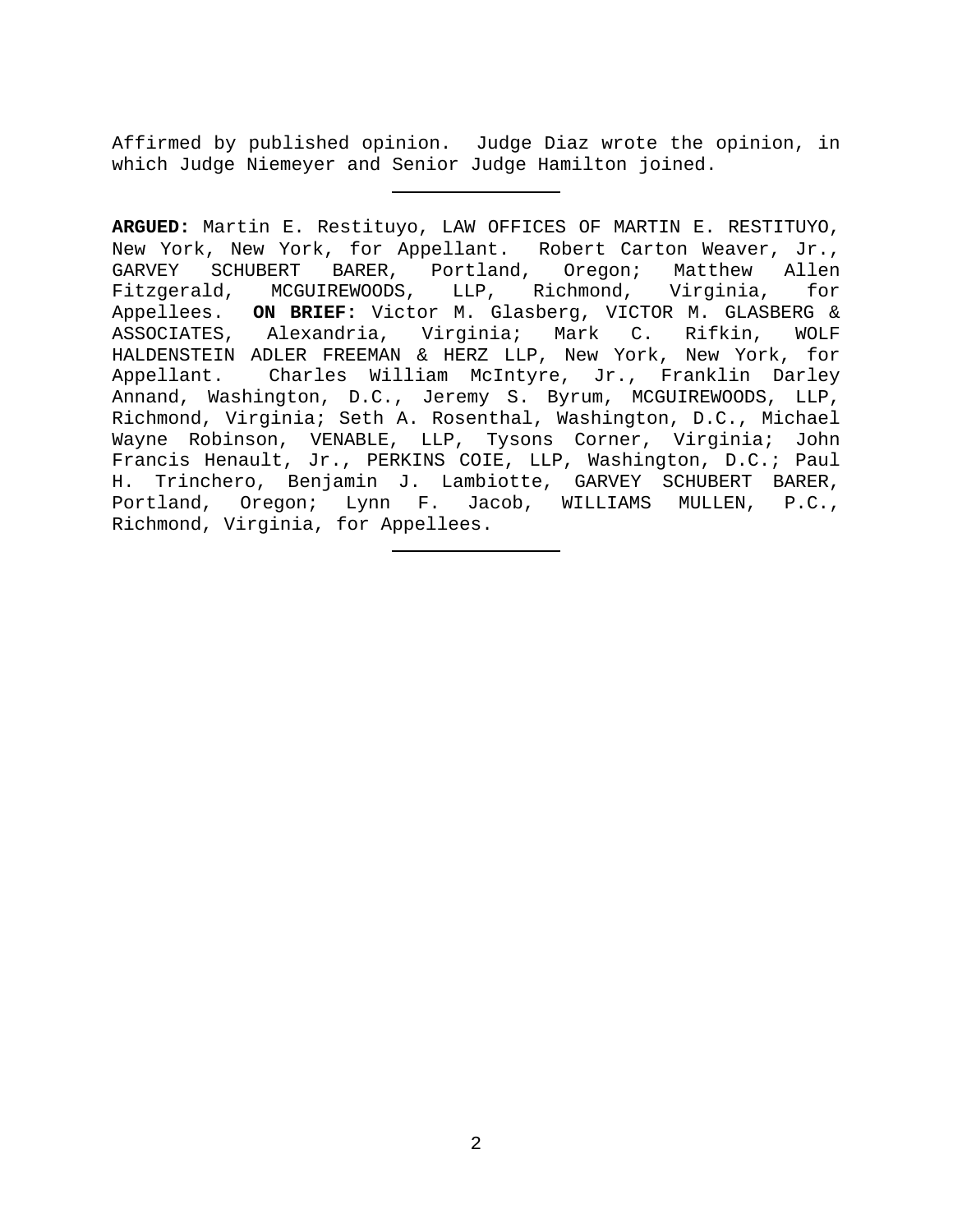DIAZ, Circuit Judge:

Mike Ahumada, as relator, filed this qui tam action on behalf of the United States under the False Claims Act ("FCA"), 31 U.S.C. §§ 3729 et seq. In his first amended complaint, Ahumada alleges that his former employer, the National Center for Employment of the Disabled ("NCED"), along with other defendants, defrauded the government through various schemes in connection with contracts pursuant to the Javits-Wagner-O'Day Act, 41 U.S.C. §§ 8501 et seq. Specifically, Ahumada alleges that NCED conspired with its suppliers and an overseeing nonprofit to skirt applicable regulations and overcharge the government.

After NCED and its former CEO settled, the district court dismissed Ahumada's claims against the remaining defendants. It held that the FCA's public-disclosure bar precluded subjectmatter jurisdiction and that Ahumada had not stated any viable claims. Ahumada now appeals that dismissal, as well as the district court's denial of his motion for leave to file a second amended complaint. For the reasons that follow, we affirm.

I.

# A.

From February to July of 2004, NCED employed Ahumada as a Vice President and General Manager. NCED, a nonprofit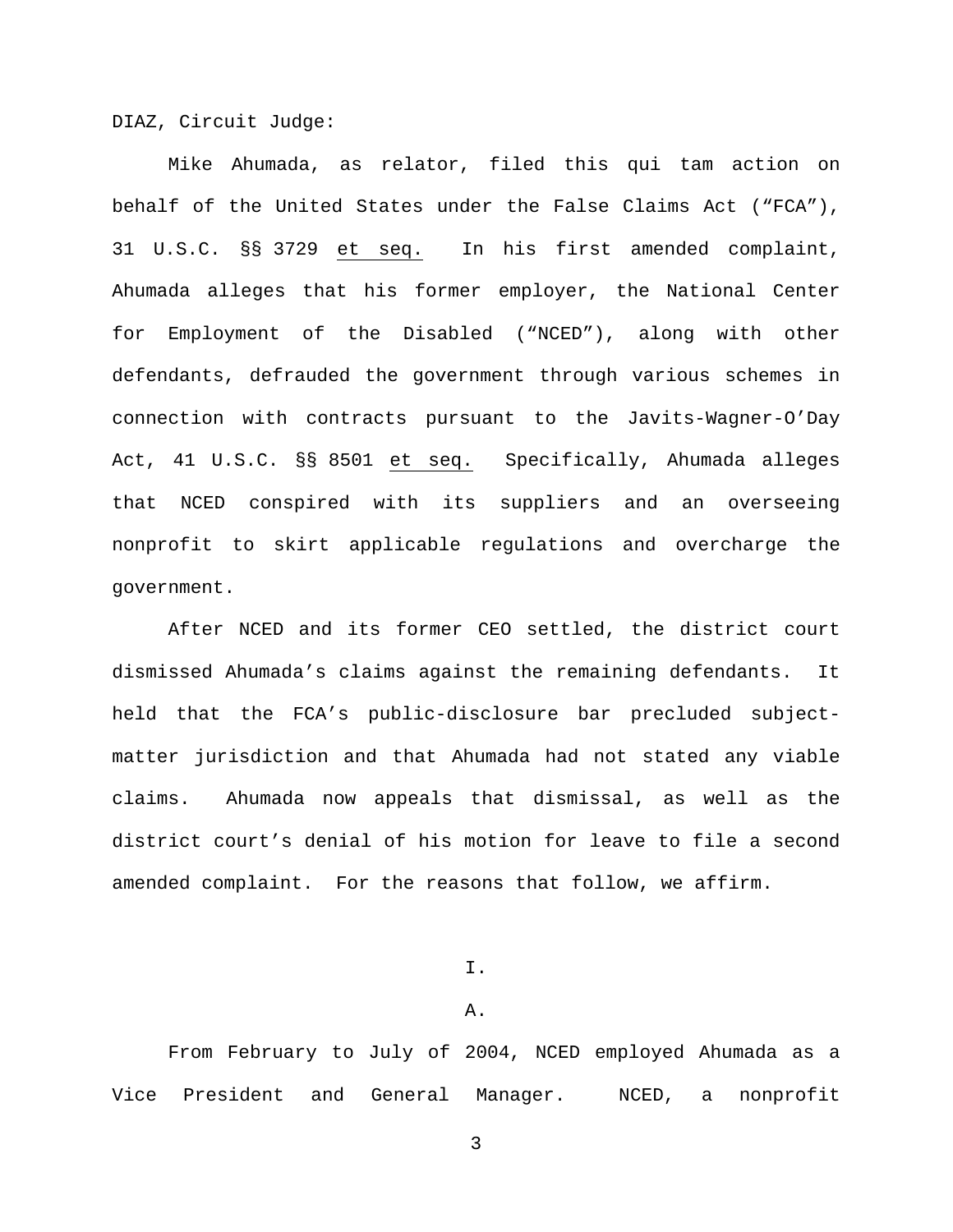corporation, produces a number of products--including military apparel and corrugated boxes--that it sells to agencies of the U.S. government. These sales occur pursuant to contracts under the Javits-Wagner-O'Day Act.

The Javits-Wagner-O'Day Act establishes a government contracting program (the "JWOD program") to promote "employment and training opportunities for persons who are blind or have other severe disabilities." 41 C.F.R. § 51-1.1(a). To that effect, the Act created the Committee for Purchase from People who are Blind or Severely Disabled (the "Committee"), which makes and maintains a "procurement list" of products and services eligible for purchase from "qualified nonprofit agencies." 41 U.S.C. §§ 8502, 8503. If "[a]n entity of the Federal Government intend[s] to procure a product or service on the procurement list," it must do so from such a nonprofit at a market price established by the Committee. Id. § 8504. To qualify for participation in the program, a nonprofit must certify, on an annual basis, that it "employs blind or other severely disabled individuals for at least 75 percent of the hours of direct labor required for the production or provision of the products and services." Id. § 8501(6)(C).

To coordinate the participation of nonprofits, the Committee appointed the National Industries for the Severely Handicapped ("NISH") to serve as the JWOD program's "central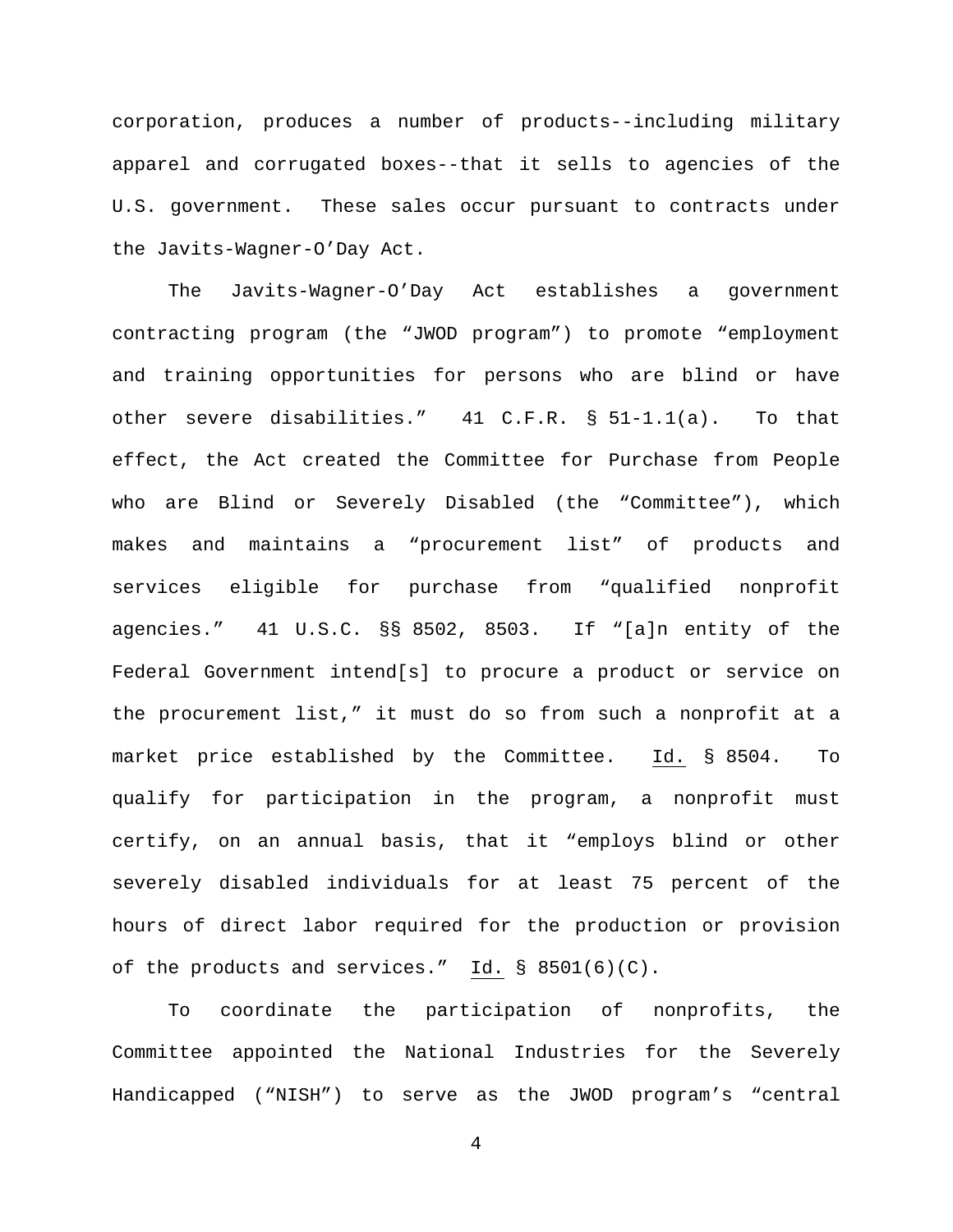nonprofit agency." See id. § 8503(c). In this role, NISH was responsible for "[e]valuat[ing] the qualifications" of other nonprofits that sought to participate in the program, and for assigning them contracts "in a fair and equitable manner." 41 C.F.R. §§ 51-3.2(b), 51-3.4. NISH was also charged with "monitor[ing]" the participating nonprofits to ensure their compliance with "the statutory and regulatory requirements [of] the program."  $Id. \S 51-3.2(j)$ .

Beginning in October 2005--about eight months before Ahumada filed his initial complaint in this case--The Oregonian, a Portland-based newspaper, published a series of articles describing questionable practices within the JWOD program. Among other issues, the articles alleged that NCED was receiving payment on JWOD contracts despite failing to employ the requisite percentage of disabled workers. The articles attributed at least some of the problems in the program to lax oversight by NISH.

The El Paso Times published the first in a similar series of articles that November. Its articles reported that the Committee had begun investigating NCED for its perceived lack of compliance with JWOD labor requirements. The articles further alleged that certain NCED suppliers, including International Paper Co. ("IPC"), Green Bay Packaging, Inc., and Smurfit-Stone Container Corp., helped NCED skirt JWOD regulations by providing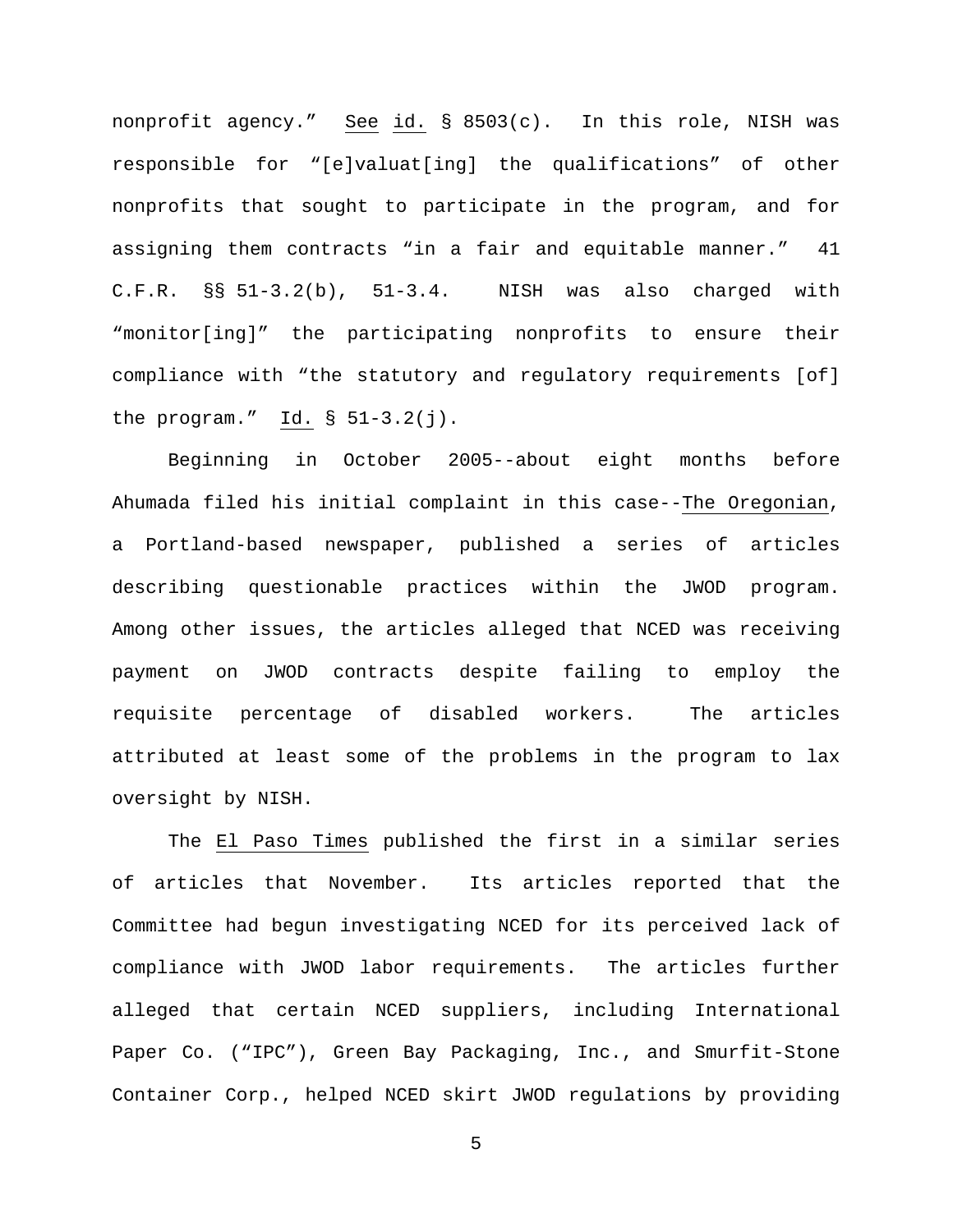NCED with finished products rather than component parts. See 41 C.F.R. § 51-4.4(d) (prohibiting JWOD-participating nonprofits from "subcontract[ing] the entire production process for all or a portion of an order without the Committee's prior approval"). The articles reported that NCED then resold these products to the government under the pretense that they were produced entirely by disabled NCED employees. The allegations reported in the two newspapers were also the subject of a television documentary.

In the wake of this publicity, the FBI launched a criminal investigation that resulted in the indictments of three NCED executives. Bob Jones and Patrick Woods--NCED's former CEO and former Board President--ultimately pleaded guilty to various fraud and embezzlement charges. In 2010, a jury convicted NCED's former COO, Ernie Lopez, of making false statements and conspiracy to defraud the government.

#### B.

On June 20, 2006, Ahumada filed this qui tam suit under the FCA against NCED, Jones, and one-hundred John Doe defendants in the U.S. District Court for the Eastern District of Virginia. The complaint alleged that, between 1999 and 2006, Jones and NCED engaged in a series of schemes to defraud the government, primarily by receiving payments on JWOD contracts despite failing to comply with JWOD regulations. Ahumada later filed a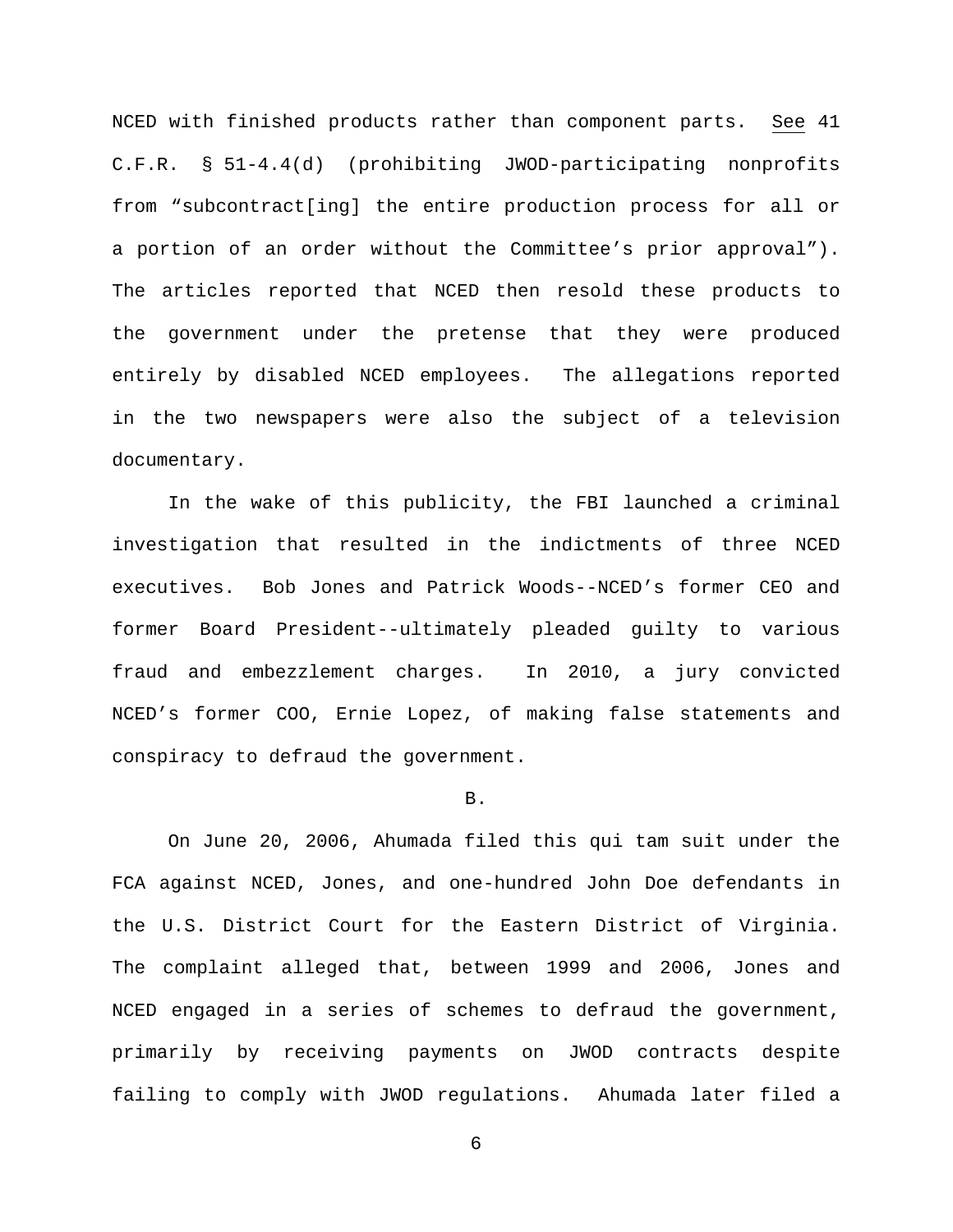first amended complaint alleging that NCED: (1) falsely represented its compliance with JWOD's disabled-labor requirements; (2) falsely represented that it produced certain products it sold to the government; and (3) overcharged the government.

The first amended complaint also named several additional defendants, including NISH and four NCED suppliers: IPC, Green Bay, Smurfit, and Weyerhaeuser Co. (collectively, the "supplier defendants"). Ahumada alleged that NISH knew that NCED was not complying with JWOD requirements but continued to assign it contracts to improve NISH's own bottom line. He also alleged that the supplier defendants conspired with NCED and facilitated its fraud by issuing artificially inflated invoices, and, later, providing rebates; falsely billing NCED for raw materials despite actually providing finished or nearly finished products; and falsely stamping finished products with NCED's box manufacturing certificate. According to Ahumada, the supplier defendants engaged in this conduct while knowing--and attempting to conceal--that NCED was not complying with JWOD regulations.

Per its statutory mandate, the United States intervened in Ahumada's suit with respect to defendants NCED and Jones. See 31 U.S.C. § 3730(b)(2). Both eventually settled with the government and Ahumada. The United States chose not to intervene with respect to the claims against NISH and the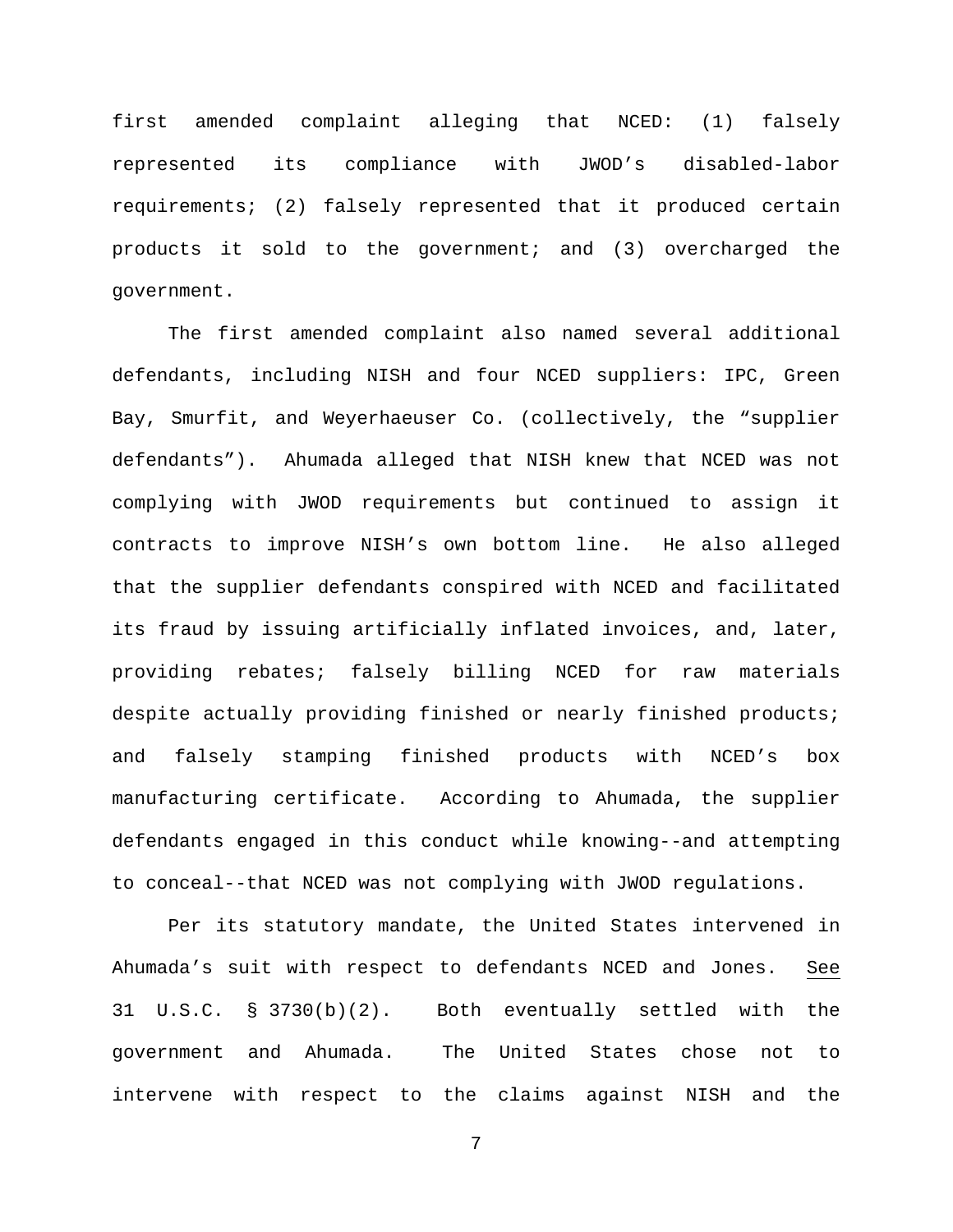supplier defendants, and those parties moved to dismiss Ahumada's suit.

In support of their motions to dismiss, NISH and the supplier defendants advanced two primary arguments. First, they argued that the district court lacked subject-matter jurisdiction pursuant to the FCA's "public-disclosure bar." See 31 U.S.C. § 3730(e)(4)(A) (2006). This provision precludes subject-matter jurisdiction over claims "based upon" publicly disclosed allegations unless the relator is an "original source." Id. Second, they argued that the first amended complaint suffered from various pleading defects. In response, Ahumada moved for leave to file a proposed second amended complaint.

The district court granted the defendants' motions to dismiss. See United States ex rel. Ahumada v. Nat'l Ctr. for Emp't of the Disabled, No. 1:06-cv-713, 2013 WL 2322836 (E.D. Va. May 22, 2013). The court held that the first amended complaint was "devoid of any particularized facts" and therefore failed to plead fraud with the particularity required by Federal Rule of Civil Procedure 9(b). Id. at \*3-\*4. Specifically, it did not identify the "who, what, when, where and how" of the alleged false claims. Id. at \*3 (internal quotation marks omitted). The court also held that the first amended complaint's "general[]" and "conclusory" allegations were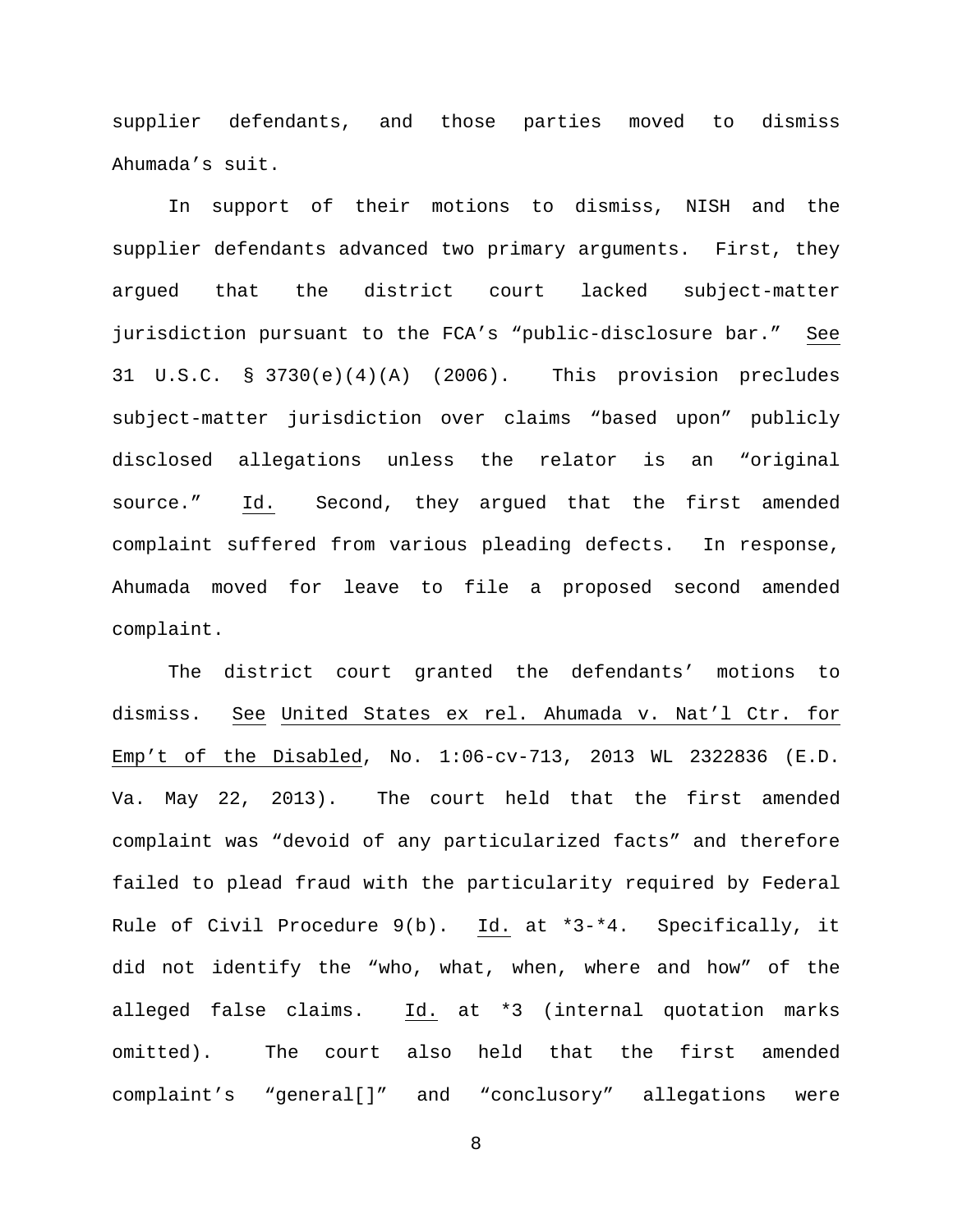insufficient because they adequately alleged neither scienter-- "an essential element of any FCA claim"--nor the specific elements of a conspiracy. Id. at \*4.

As an alternative basis for dismissal, the court held that the public-disclosure bar deprived it of subject-matter jurisdiction. In the court's view, "[t]he allegations [in the first amended complaint] clearly track the news media stories [which] appear[] to be the basis of [Ahumada's] claim." Id. at \*6. Furthermore, the court held that Ahumada had not established that he was an "original source"--so as to avoid the public-disclosure bar--because he failed to demonstrate that he possessed "direct and independent knowledge" of the information underlying the allegations. Id.

Finally, the district court denied Ahumada leave to amend. It explained that the proposed amendments "fail[ed] to cure the deficiencies . . . in the [first amended complaint]" and were therefore futile. Id. at \*7. Because "[t]he specific details added to the [second amended complaint] [were] all information that c[ould] be found in the public domain," the court determined that the new pleading was "likewise based upon a public disclosure." Id.

Ahumada appealed, and we exercise jurisdiction pursuant to 28 U.S.C. § 1291.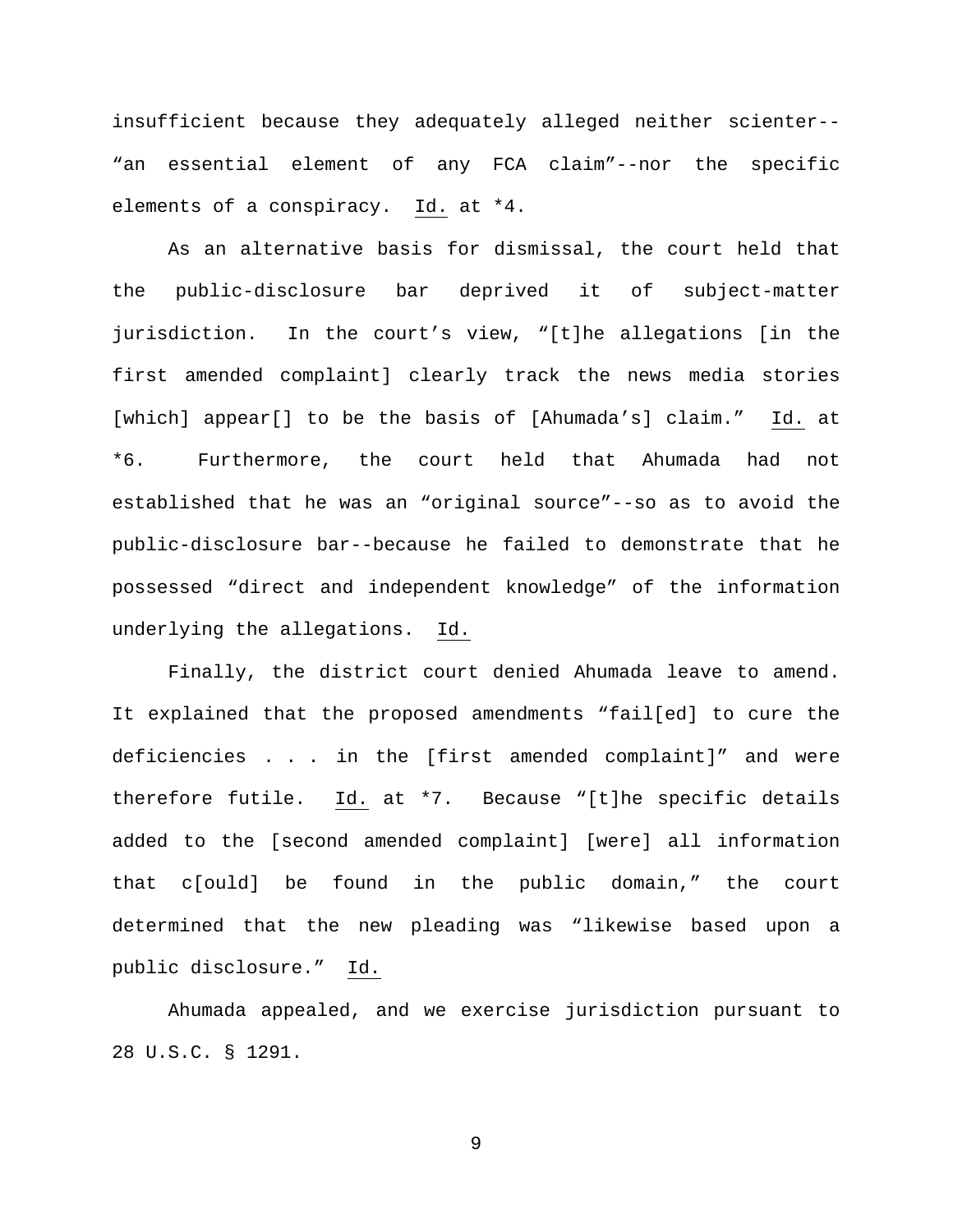Although Ahumada nominally challenges the district court's order dismissing the first amended complaint, his arguments on appeal center on the sufficiency of the allegations in the second. In essence, rather than directly challenge the district court's dismissal of the first amended complaint, Ahumada argues that the district court should have granted him leave to amend, which he contends would have cured any pleading or jurisdictional defects. We thus consider the issues presented by this appeal solely through the prism of Ahumada's proposed second amended complaint, ultimately seeking to determine whether the district court erred in concluding that it was futile.

Generally, we review a district court's denial of a motion for leave to amend for abuse of discretion. See US Airline Pilots Ass'n v. Awappa, LLC, 615 F.3d 312, 320 (4th Cir. 2010). But where, as here, the district court denied such a motion on grounds of futility, we employ the same standard that would apply to our review of a motion to dismiss. See Pollard v. Pollard, 325 F. App'x 270, 272 (4th Cir. 2009); see also Platten v. HG Bermuda Exempted Ltd., 437 F.3d 118, 132 (1st Cir. 2006). Thus, we review de novo the district court's legal conclusion that Ahumada's proposed amendments "fail[ed] to cure the deficiencies . . . in the [first amended complaint]": namely,

II.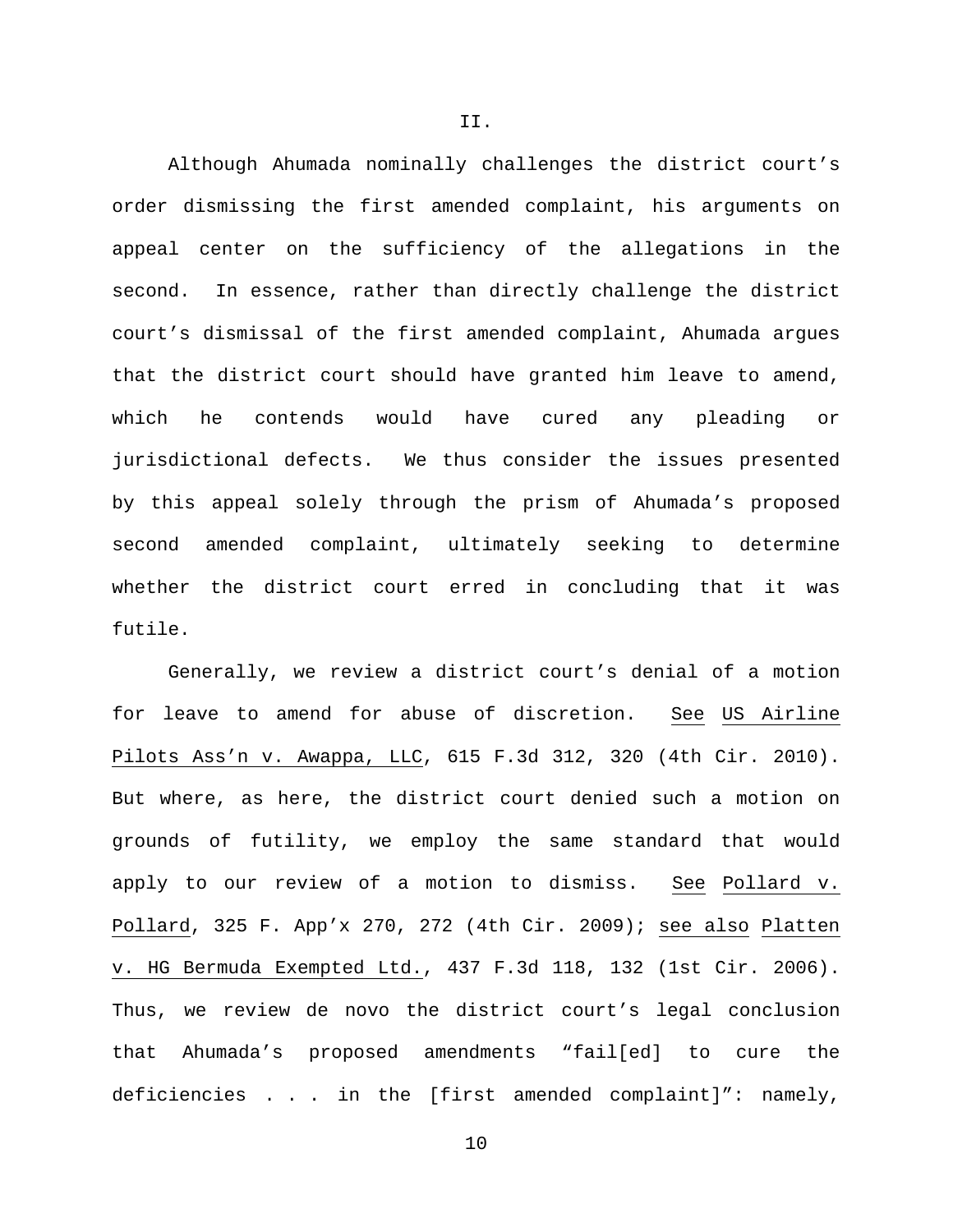that the complaint failed to state a claim on which relief could be granted and failed to overcome the FCA's public-disclosure bar.<sup>[1](#page-10-0)</sup> <u>See</u> <u>Ahumada</u>, 2013 WL 2322836, at \*7.

## III.

We first consider whether the FCA's public-disclosure bar rendered the second amended complaint futile by precluding subject-matter jurisdiction. We hold that the public-disclosure bar deprived the district court of jurisdiction over the claims against all of the appellees except Weyerhaeuser.

A.

At the time Ahumada filed this action, the FCA's publicdisclosure bar provided that "[n]o court shall have jurisdiction over an action under [the FCA] based upon the public disclosure of allegations or transactions . . . unless . . . the person bringing the action is an original source of the information." $^2$  $^2$ 31 U.S.C. § 3730(e)(4)(A) (2006). Qualifying public disclosures

<span id="page-10-0"></span> $1$  We review any factual findings underlying the district court's analysis of the public-disclosure bar--a jurisdictional defense--for clear error. See United States ex rel. Rostholder v. Omnicare, Inc., 745 F.3d 694, 699 (4th Cir. 2014).

<span id="page-10-1"></span> $2$  Congress amended the public-disclosure bar in 2010, but those amendments are not retroactive. The prior version of the statute applies to this action because it was filed before the amendments' enactment. See United States ex rel. May v. Purdue Pharma L.P., 737 F.3d 908, 915-16 (4th Cir. 2013) (citing Graham Cnty. Soil & Water Cons. Dist. v. United States ex rel. Wilson, 559 U.S. 280, 283 n.1 (2010)).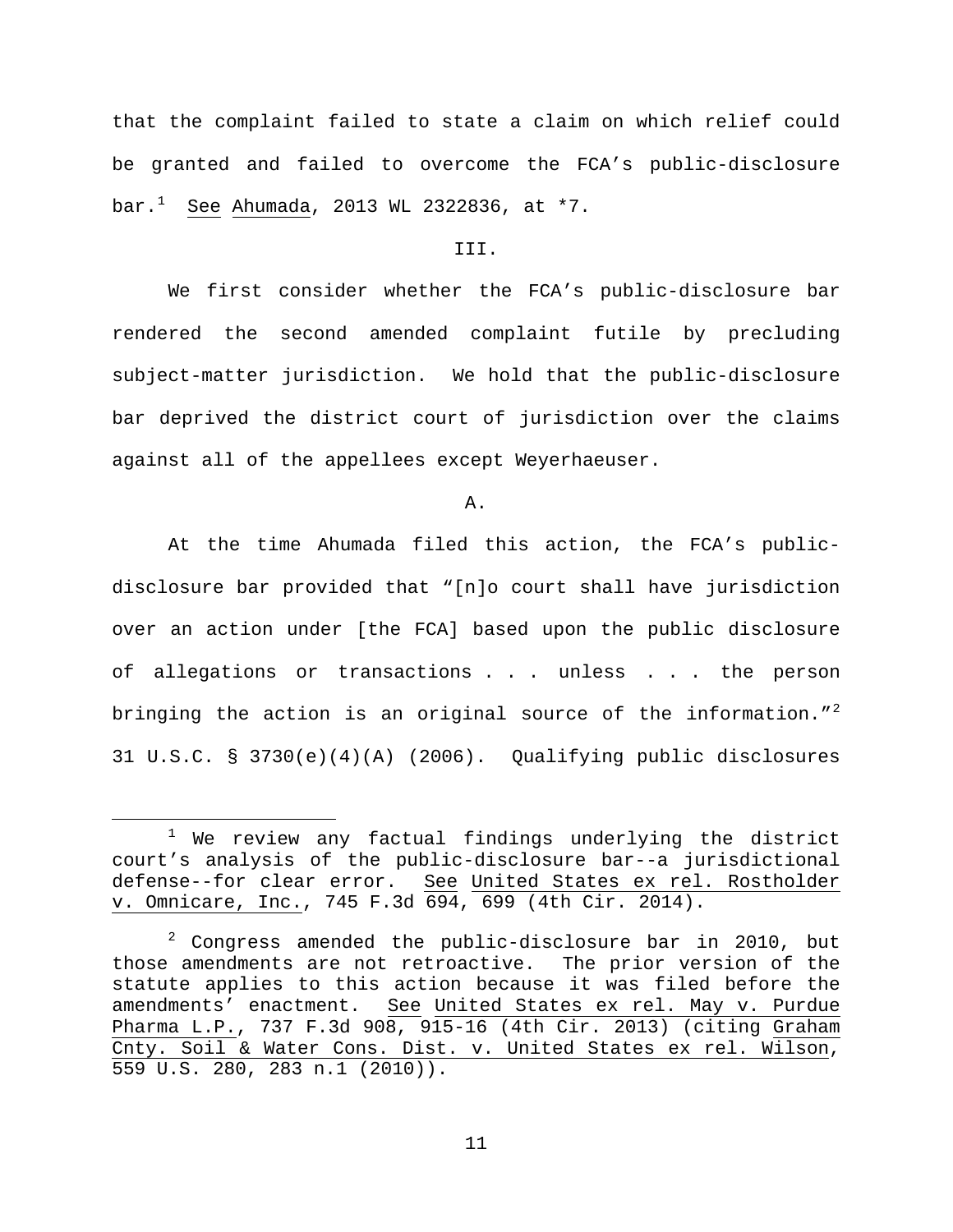include those "from the news media" or "a criminal, civil, or administrative hearing," among others. Id. Once a defendant files a motion to dismiss based on the public-disclosure bar, the relator bears the burden of proving by a preponderance of the evidence that the bar does not apply. See United States ex rel. Vuyyuru v. Jadhav, 555 F.3d 337, 348 (4th Cir. 2009).

"Under this Court's precedent, a qui tam action is based upon publicly disclosed allegations only if the qui tam plaintiff's allegations were actually derived from the public disclosure itself." United States ex rel. Rostholder v. Omnicare, Inc., 745 F.3d 694, 699 (4th Cir. 2014) (internal quotation marks omitted). This stands in contrast to the broader tests applied by our sister circuits, which generally consider allegations to be "based upon" a public disclosure if they "were 'supported by' or 'substantially similar' to fraud that had been publicly disclosed." United States ex rel. May v. Purdue Pharma L.P., 737 F.3d 908, 918 (4th Cir. 2013); see also United States ex rel. Ondis v. City of Woonsocket, 587 F.3d 49, 57 (1st Cir. 2009) ("[T]he Fourth Circuit [is] alone among the courts of appeals in favoring a narrow reading of the 'based upon' language."). Notably, the public-disclosure bar "encompasses actions even partly based upon"--i.e., partly derived from--public disclosures. See Vuyyuru, 555 F.3d at 350- 51 (emphasis added).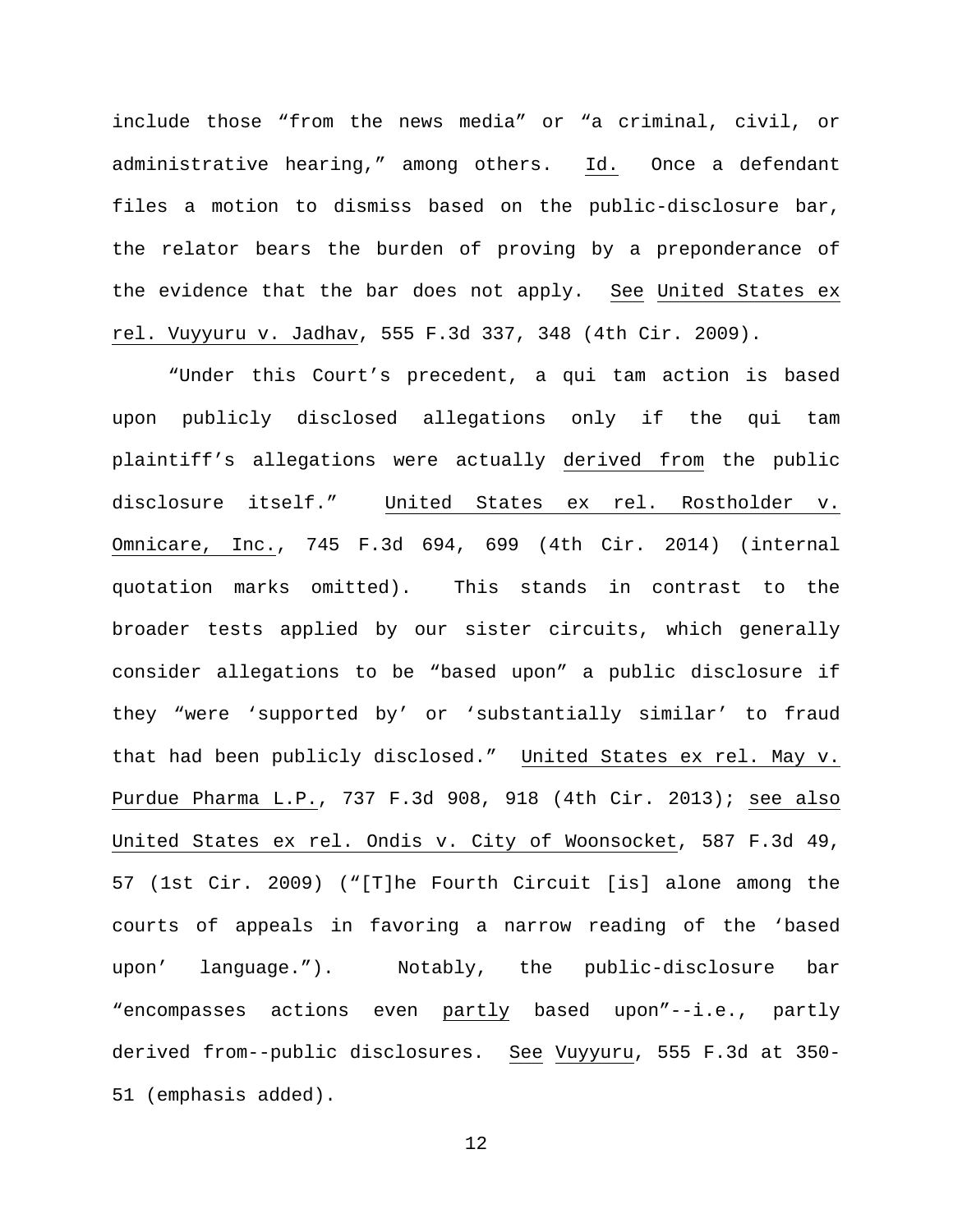We easily conclude that Ahumada's allegations are at least partly based upon public disclosures. Ahumada barely argues otherwise in his opening brief, stating in just a single sentence that his "action is not based upon any public disclosure" because "the only evidence in the record . . . is that Ahumada has relied only upon his own personal knowledge." Appellant's Br. at 17. To the contrary, however, the second amended complaint itself plainly relies on public disclosures. It explicitly references reporting from The Oregonian and El Paso Times, and many of Ahumada's allegations "appear to have been lifted almost verbatim from" the various articles.<sup>[3](#page-12-0)</sup> See Ahumada, 2013 WL 2322836, at \*6. Moreover, several of the essential allegations constitute little more than direct citations to testimony from the Lopez trial. Because that information, at a minimum, appears to "actually derive" from public disclosures, see Rostholder, 745 F.3d at 699, we have no reason to disturb the district court's factual finding that

<span id="page-12-0"></span><sup>&</sup>lt;sup>3</sup> Ahumada asserts that the references to the two newspapers are inconsequential because he was in fact the newspapers' source. But even if this is true, he does not seem to have been their only source. In any event, Ahumada's repeated reliance on testimony from the Lopez trial (at which Ahumada did not testify) is alone sufficient for us to conclude that the allegations in the second amended complaint are at least partly based upon a public disclosure.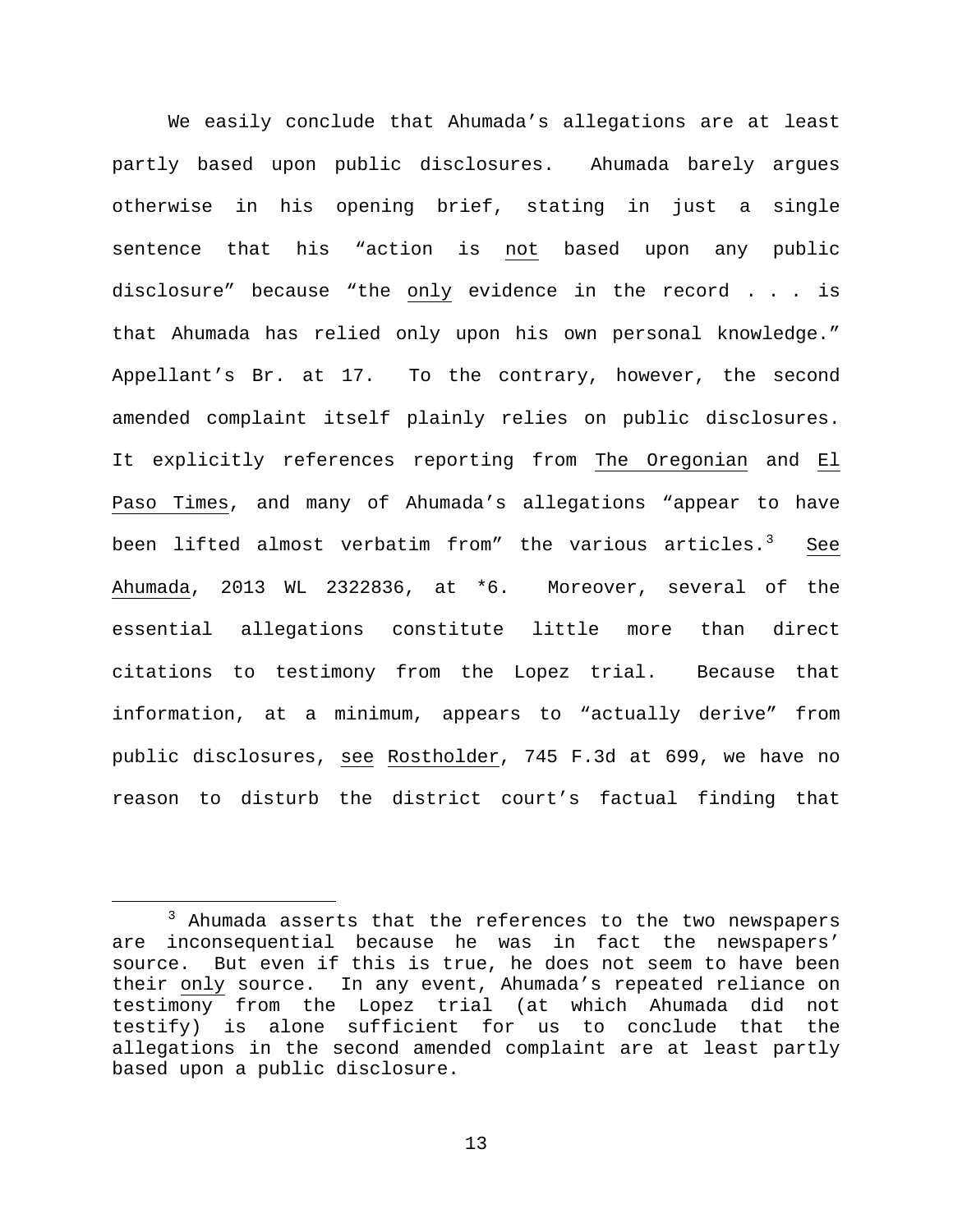public disclosures at least partly form "the basis of [Ahumada]'s claim," see Ahumada, 2013 WL 2322836, at \*6.

B.

Even though his action is partly "based upon" public disclosures, Ahumada may nevertheless avoid the publicdisclosure bar if he is an "original source" of the allegations. See 31 U.S.C. § 3730(e)(4)(A) (2006); see also Rockwell Int'l Corp. v. United States, 549 U.S. 457, 467 (2007) (describing original-source status as an "exception" to the publicdisclosure bar). To qualify as an original source, a relator must establish that he (1) has "direct and independent knowledge of the information on which the allegations are based"; and (2) "has voluntarily provided the information to the Government before filing [the] action." 31 U.S.C. § 3730(e)(4)(B) (2006).

1.

Considering the second requirement first, we conclude that Ahumada has adequately established that he reported his allegations to the government prior to filing suit. In an affidavit he submitted in response to the defendants' motions to dismiss, Ahumada averred that, "around January 2006," he met with FBI agent Steve Chambers and "told him everything [he] knew about all of the defendants." J.A. 578. Similarly, the second amended complaint itself alleges that, in an April 2006 meeting with Chambers and agent Tom Murray, Ahumada "described in detail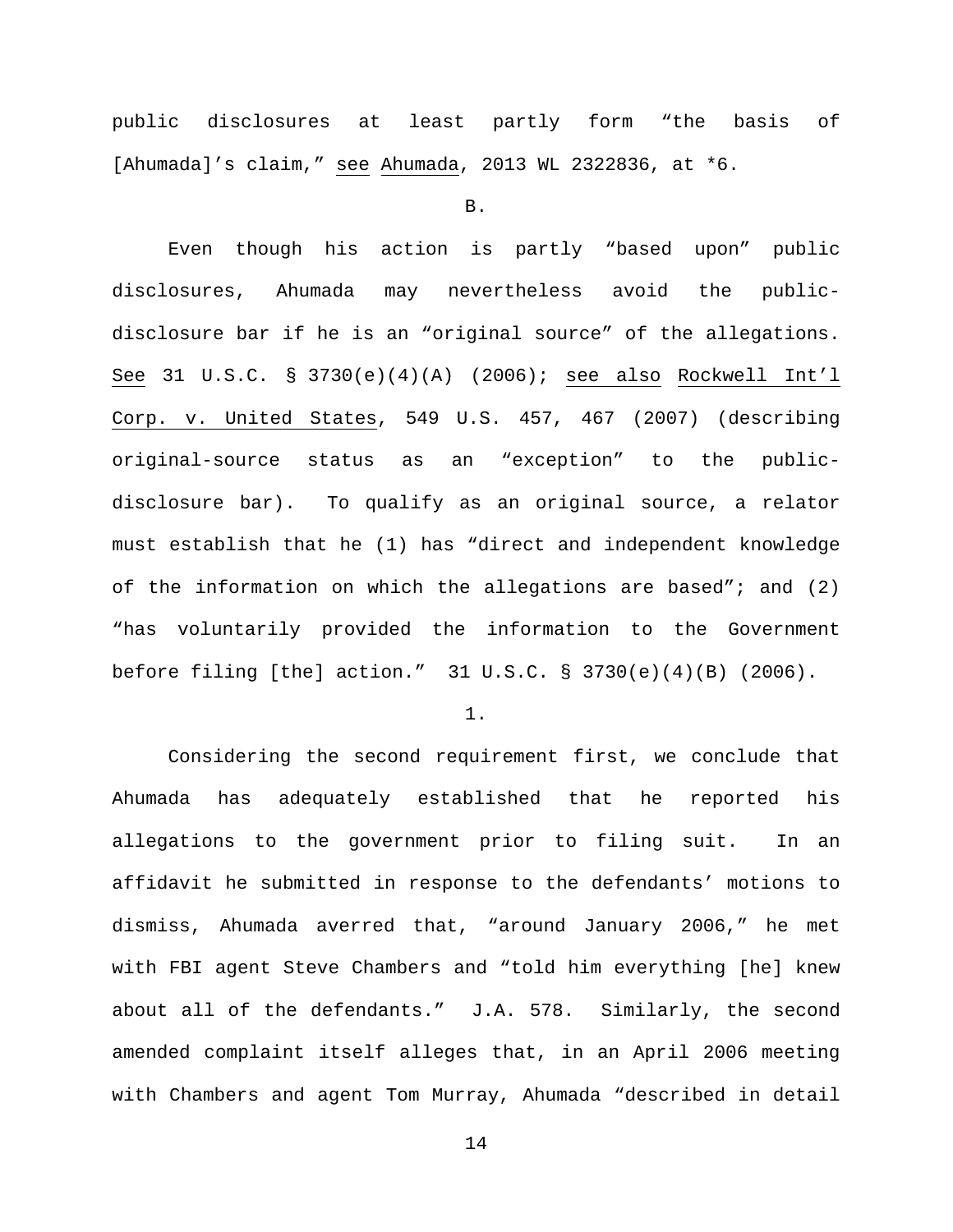the various schemes taking place at NCED that were being used to defraud the government." Id. at 232.

Rather than question the truth of these statements, NISH and the supplier defendants object that they do not "establish that [Ahumada] discussed any allegations against NISH or any specific [supplier defendant] with the FBI."<sup>[4](#page-14-0)</sup> Appellees' Br. at 27 n.8 (emphasis added). Similarly, they argue that "Ahumada has not shown, with the requisite particularity, that he informed the government about his specific allegations against the remaining defendants." Id. at 28 (emphasis added).

We think this asks too much. We agree that a relator may not satisfy the original-source exception's reporting requirement through an ambiguous assertion that leaves open to question whether the plaintiff actually reported information relating to any particular claim or concerning any particular defendant. But that is not the case here. Ahumada's affidavit

<span id="page-14-0"></span> <sup>4</sup> NISH and the supplier defendants also note that any 2006 conversations with the FBI post-dated the publication of the initial reports in The Oregonian and El Paso Times. But a relator's report to the government need only occur "before [he] fil[ed] [the] action," not before the public disclosure. See 31 U.S.C. § 3730(e)(4)(B); see also United States ex rel. Siller v. Becton Dickinson & Co., 21 F.3d 1339, 1351 (4th Cir. 1994) (stating that the relator must "provide the information to the<br>qovernment before filing his qui tam action" (emphasis government before filing his qui tam omitted)). But see U.S. ex rel. McKenzie v. BellSouth Telecomms., Inc., 123 F.3d 935, 942 (6th Cir. 1997) ("[A] relator must inform the government of the alleged fraud before the information has been publicly disclosed.").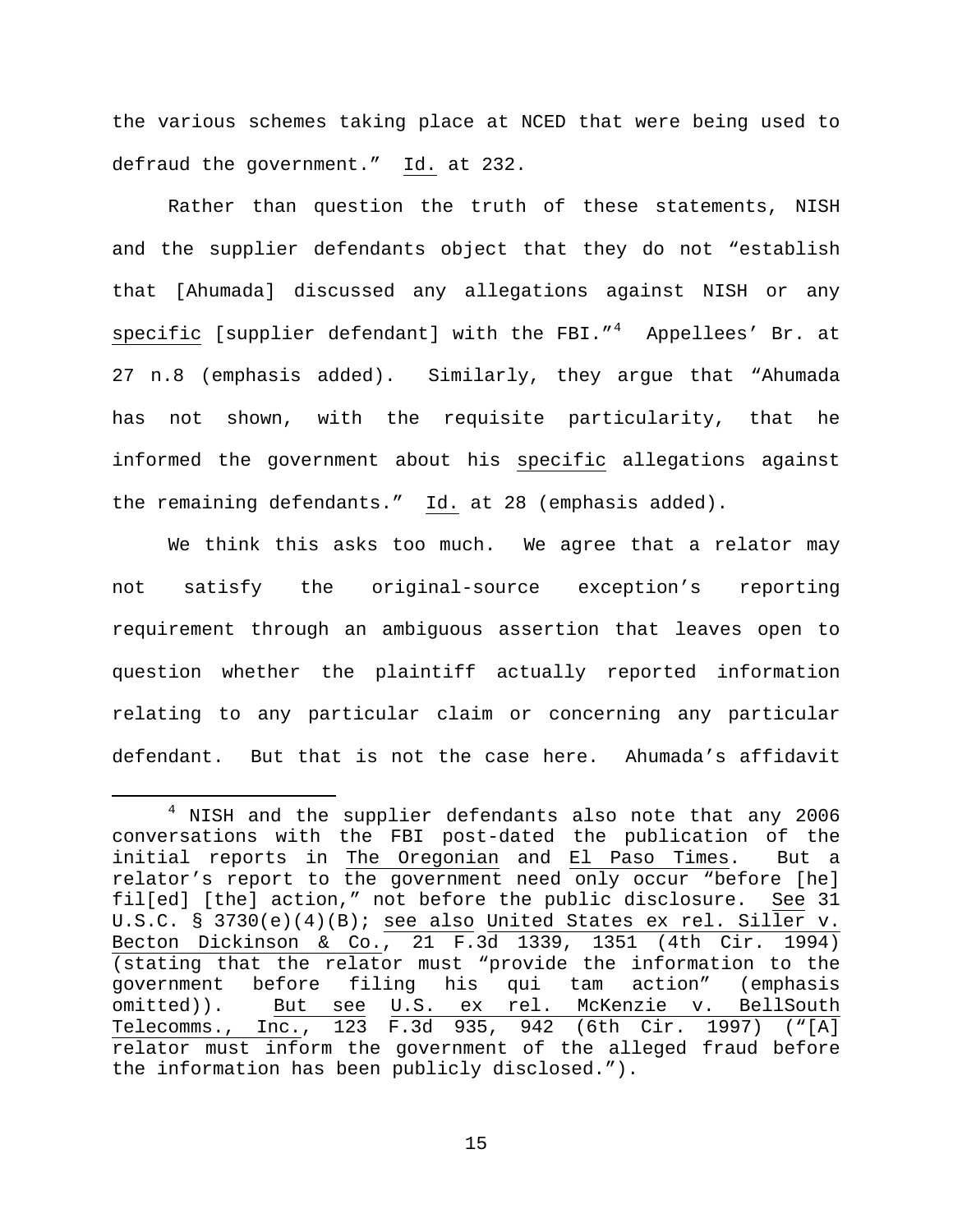specifically states that he told the FBI "everything [he] knew about all of the defendants." J.A. 578 (emphasis added). Read in conjunction with the second amended complaint's allegations (which of course name the defendants and outline in detail what Ahumada knew), we find nothing ambiguous about this statement. Requiring more would prove needlessly duplicative.

## 2.

Whether Ahumada has satisfied the original-source exception's "direct and independent knowledge" requirement is a more complicated question.

Under our case law, a "relator's knowledge is 'direct' if he acquired it through his own efforts, without an intervening agency, and it is 'independent' if the knowledge is not dependent on public disclosure." Grayson v. Adv. Mgmt. Tech., Inc., 221 F.3d 580, 583 (4th Cir. 2000). To establish that his knowledge meets this standard, a relator must "allege specific facts--as opposed to mere conclusions--showing exactly how and when" he obtained it. See United States ex rel. Hafter v. Spectrum Emergency Care, Inc., 190 F.3d 1156, 1162 (10th Cir. 1999). "A mere assertion of [direct and independent] knowledge, without adequate basis in fact and unsupported by competent proof," will not establish jurisdiction. Id. at 1163.

In applying these standards, we note that the originalsource exception "does not permit . . . claim smuggling."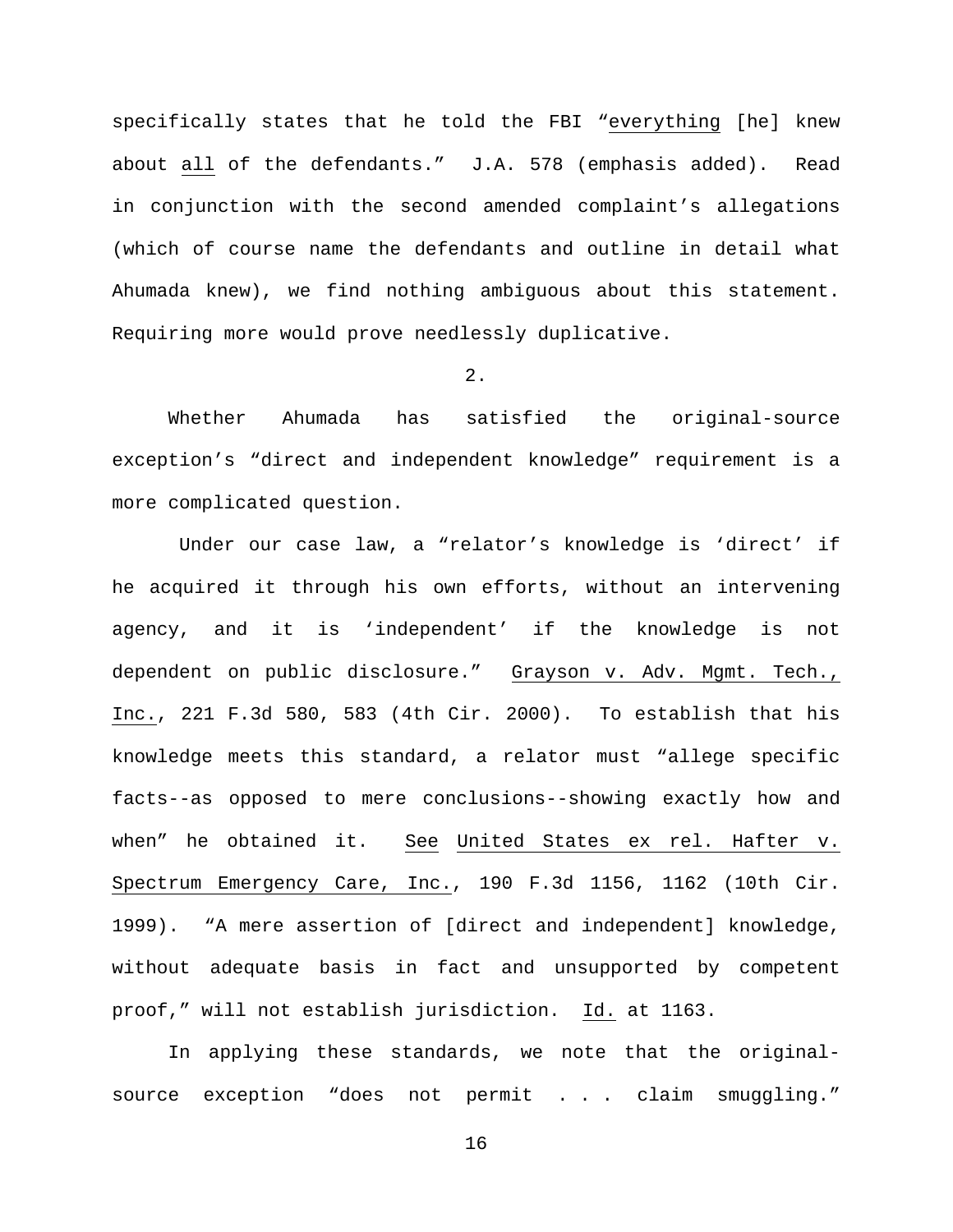Rockwell Int'l, 549 U.S. at 476. In other words, the fact that "a relator is an original source with respect to some claim" does not confer "jurisdiction in gross" over all of his claims. Id. (emphasis added). For this reason, we separately address the source of Ahumada's knowledge with respect to his claims against each defendant.

## a. NISH

In his second amended complaint, Ahumada alleges that NISH facilitated NCED's fraud by ignoring NCED's lack of compliance with JWOD regulations. According to the complaint, NISH representatives toured NCED facilities on three occasions (in 1999, 2002, and 2005), and these visits "would have disclosed and did disclose that NCED did not employ significant numbers of severely disabled individuals." J.A. 250. Nevertheless, the complaint alleges, NISH did not bar NCED from participating in the JWOD program. Instead, NISH continued to certify NCED's compliance with JWOD labor requirements "each and every year." Id. Meanwhile, NISH's own revenues increased by at least 86 percent. Accordingly, the second amended complaint concludes, NISH "aided" NCED in "wrongfully profit[ing] from the United States." Id. at 253.

Even assuming these allegations are true, Ahumada has not established that they are based on his direct and independent knowledge. Ahumada worked at NCED for only six months in 2004,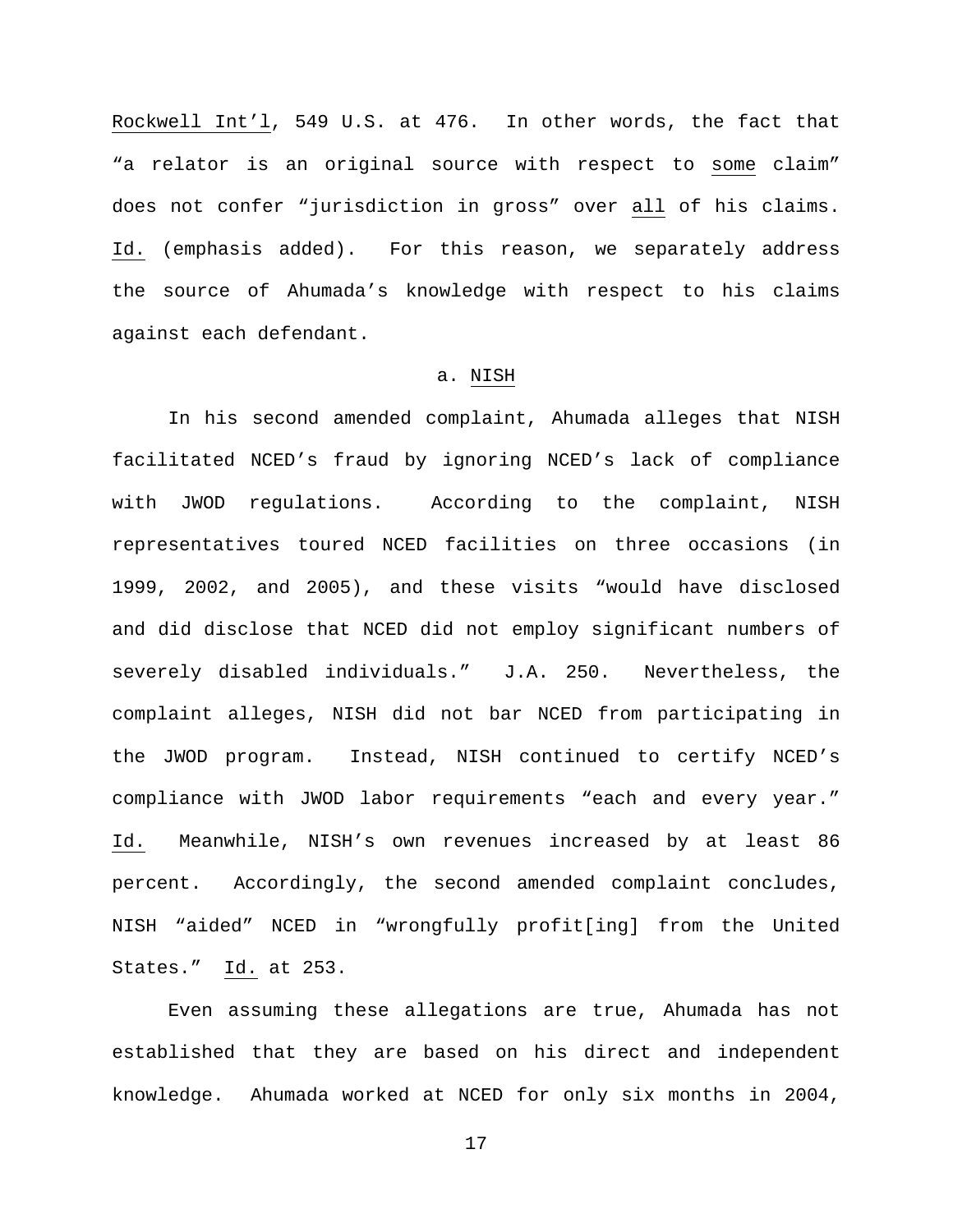so it is far from clear how he gained direct knowledge of the NISH visits in 1999, 2002, and 2005. Ahumada has offered no explanation for how he learned of these events. But nearly all of the information appears in public disclosures. Indeed, the second amended complaint itself explicitly cites testimony from the Lopez trial for at least one of its allegations against NISH.

Accordingly, without any other explanation from Ahumada, we conclude that his knowledge necessarily derives from public disclosures or some other "intervening agency." Grayson, 221 F.3d at 583. The allegations against NISH therefore do not avoid the public-disclosure bar.

## b. Green Bay

So too with the claims against Green Bay. The substance of Ahumada's allegation against Green Bay is that it produced "complete and nearly complete" products for NCED in violation of NCED's obligation to produce such products itself. See J.A. 257. According to the second amended complaint, Green Bay was aware that NCED's governments contracts "required direct labor" by disabled employees, yet it sold NCED the finished products anyway. See id. at 256-57.

As Ahumada forthrightly acknowledges, however, NCED did not place orders with Green Bay until "after [Ahumada was] terminated from employment by NCED." Id. (emphasis added). To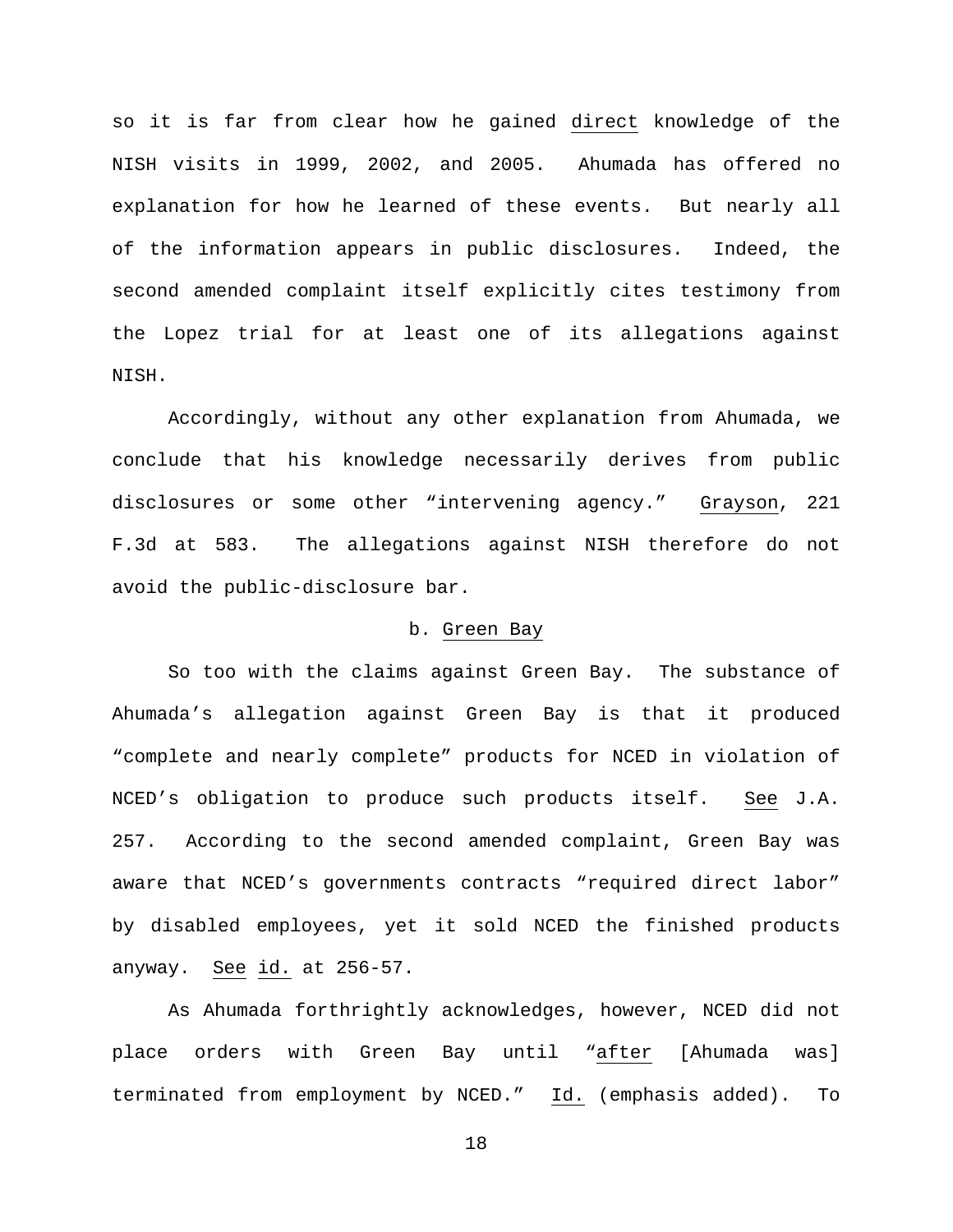support his allegation that Green Bay provided NCED with finished products, Ahumada cites publicly disclosed testimony from the Lopez trial. See id. at 257 ("Jose Rosales, Sales Representative for Green Bay, testified at the criminal trial of Ernie Lopez that commencing in February 2006, NCED ordered a million postal sleeves from Green Bay."). Accordingly, we conclude that Ahumada is not an original source with respect to the claims against Green Bay.

# c. IPC

In contrast to Green Bay, IPC "was already making containers for NCED" at the time Ahumada began working there. Id. at 258. According to the second amended complaint, these containers came from IPC's San Antonio plant, rather than its El Paso plant, because the general manager of the El Paso plant "refused to go along with the illegal scheme of manufacturing boxes that were supposed to be made by disabled individuals." Id. Thus, Ahumada asserts, IPC "unquestionably knew that NCED was participating in the JWOD program . . . and that NCED was not meeting the JWOD requirement." Id.

To be sure, this allegation comes closer than the previous ones to establishing Ahumada's direct and independent knowledge. But it nevertheless falls short of the mark. To support his assertion that IPC "unquestionably knew" of NCED's wrongdoing- the scienter element of the FCA claim--Ahumada states that he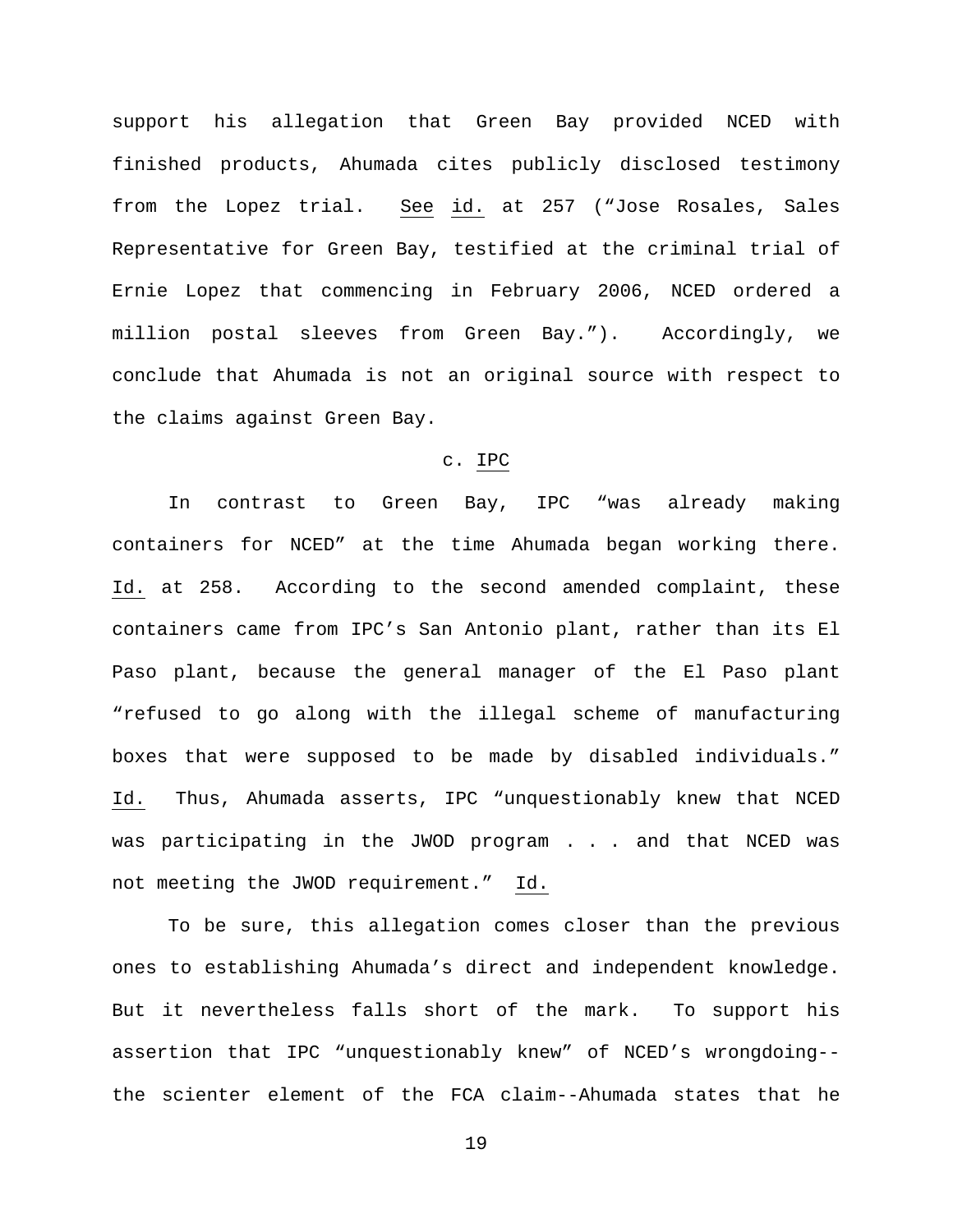"was told that [IPC's] General Manager . . . refused to go along with the illegal scheme." Id. (emphasis added). But he does not state who told him this information--whether some third party or an employee of IPC itself. See United States v. N.Y. Med. Coll., 252 F.3d 118, 121 (2d Cir. 2001) (per curiam) (noting that a relator is not an original source if "a third party is the source of the core information on which the qui tam complaint is based" (internal quotation marks and emphasis omitted)). He thus has not established that his knowledge was "direct," rather than derived from an "intervening agency." See Grayson, 221 F.3d at 583.

Ahumada also alleges that IPC submitted to NCED eleven invoices for "226,701 complete GSA boxes" in September and October of 2004, after Ahumada informed an IPC representative of NCED's fraudulent conduct. J.A. 258. These boxes, Ahumada alleges, "were stamped with NCED's [box manufacturing certificate], falsely making it appear that the boxe[s] were manufactured by NCED in compliance with the JWOD . . . labor requirements." Id. But Ahumada offers no basis on which he could have known such detailed information directly. In fact, because the invoices Ahumada cites were issued after he left NCED in July 2004, this information almost certainly derives from public disclosures or some other intervening agency. Cf. Rockwell Int'l, 549 U.S. at 475 (concluding that the relator did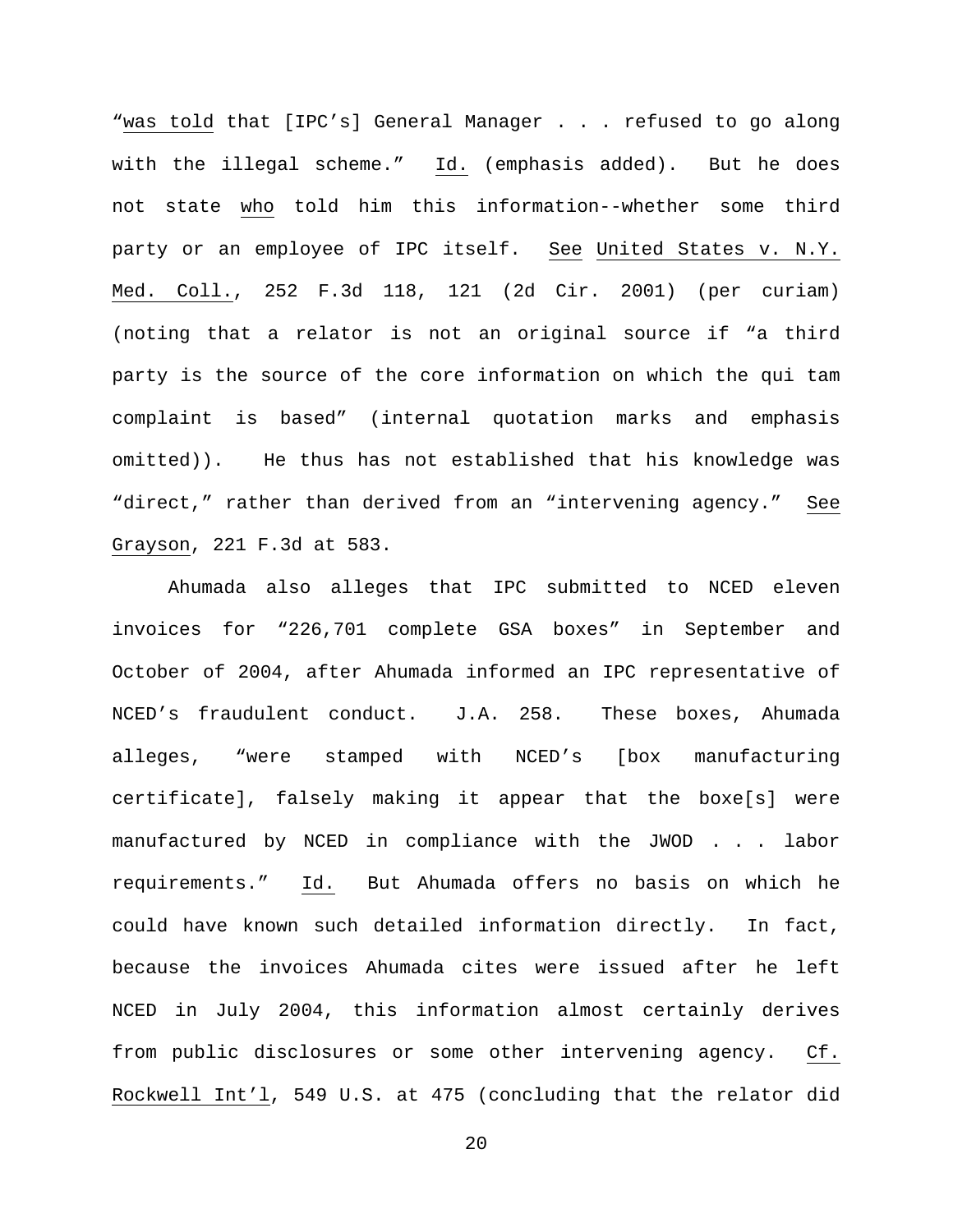not possess direct and independent knowledge "[b]ecause [he] was no longer employed by [the defendant]" at the time the alleged fraud occurred). Likely confirming as much, the same page of the second amended complaint explicitly cites testimony from the Lopez trial.

In sum, because Ahumada has not established that his allegations against IPC are based on his direct and independent knowledge, he does not qualify as an original source.

# d. Smurfit

Ahumada's allegations against Smurfit are much like those against Green Bay: Ahumada alleges that Smurfit began filling "large orders for complete or nearly complete containers" only "[a]fter [Ahumada] was terminated by NCED." J.A. 260 (emphasis added). Paragraph 145 of the second amended complaint does further allege that, after Ahumada was terminated, he informed Smurfit representatives of NCED's illegal conduct. But it again provides no explanation for how Ahumada directly knew that Smurfit "continued to make complete containers" for NCED. See id. Moreover, the next paragraph of the complaint again cites testimony from the Lopez trial, strongly suggesting that this public disclosure was in fact the source of Ahumada's knowledge. Ahumada is therefore not an original source with respect to the Smurfit allegations either.

# e. Weyerhaeuser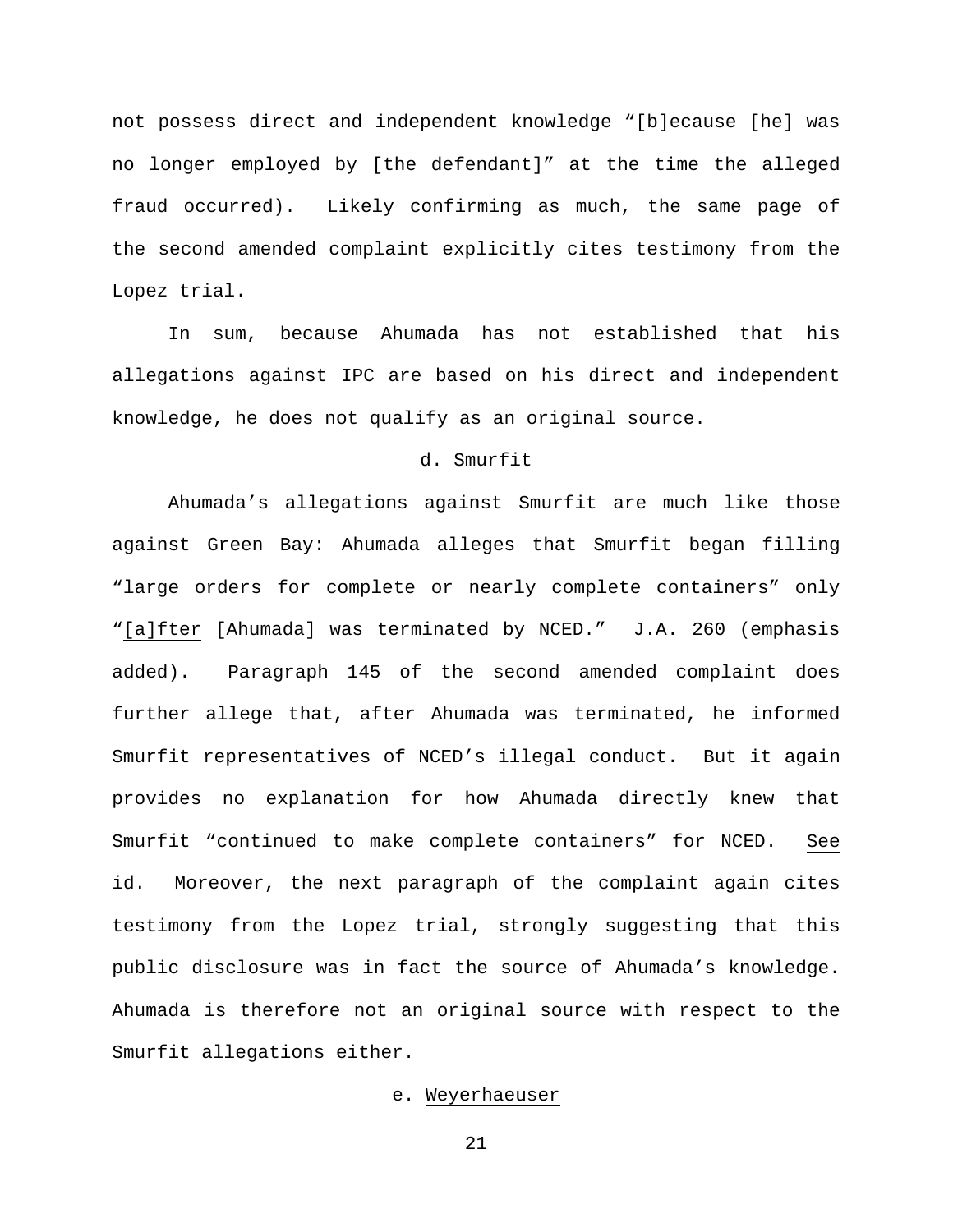Ahumada's primary allegation against Weyerhaeuser is that, during the time that Ahumada worked at NCED, it "provided NCED with raw sheets as well as complete or nearly complete boxes." Id. at 261. According to the second amended complaint, Ahumada met with Steve Cartmill, a Weyerhaeuser sales manager, "on many occasions during this period" and took him on tours of the NCED facility. Id. On these tours, Cartmill allegedly saw that NCED failed to employ a sufficient number of disabled workers. The complaint further alleges that Cartmill told Ahumada that Weyerhaeuser was issuing artificially inflated invoices to NCED and later providing rebates, and that NCED had requested Weyerhaeuser to bill for raw sheets rather than complete boxes it actually provided. Based on these allegations, Ahumada asserts that Weyerhaeuser "facilitate[d] NCED's defrauding of the Government." Id. at 262.

Thus, in contrast to many of the allegations against the other defendants, Ahumada learned the facts underlying the Weyerhaeuser allegations directly through the course of his employment with NCED. See United States ex rel. Barajas v. Northrop Corp., 5 F.3d 407, 411 (9th Cir. 1993) (finding that the relator's knowledge "was direct and independent because he acquired it during the course of his employment"). To be sure, the information Ahumada alleges he learned from Cartmill might in some sense be characterized as secondhand. But Cartmill was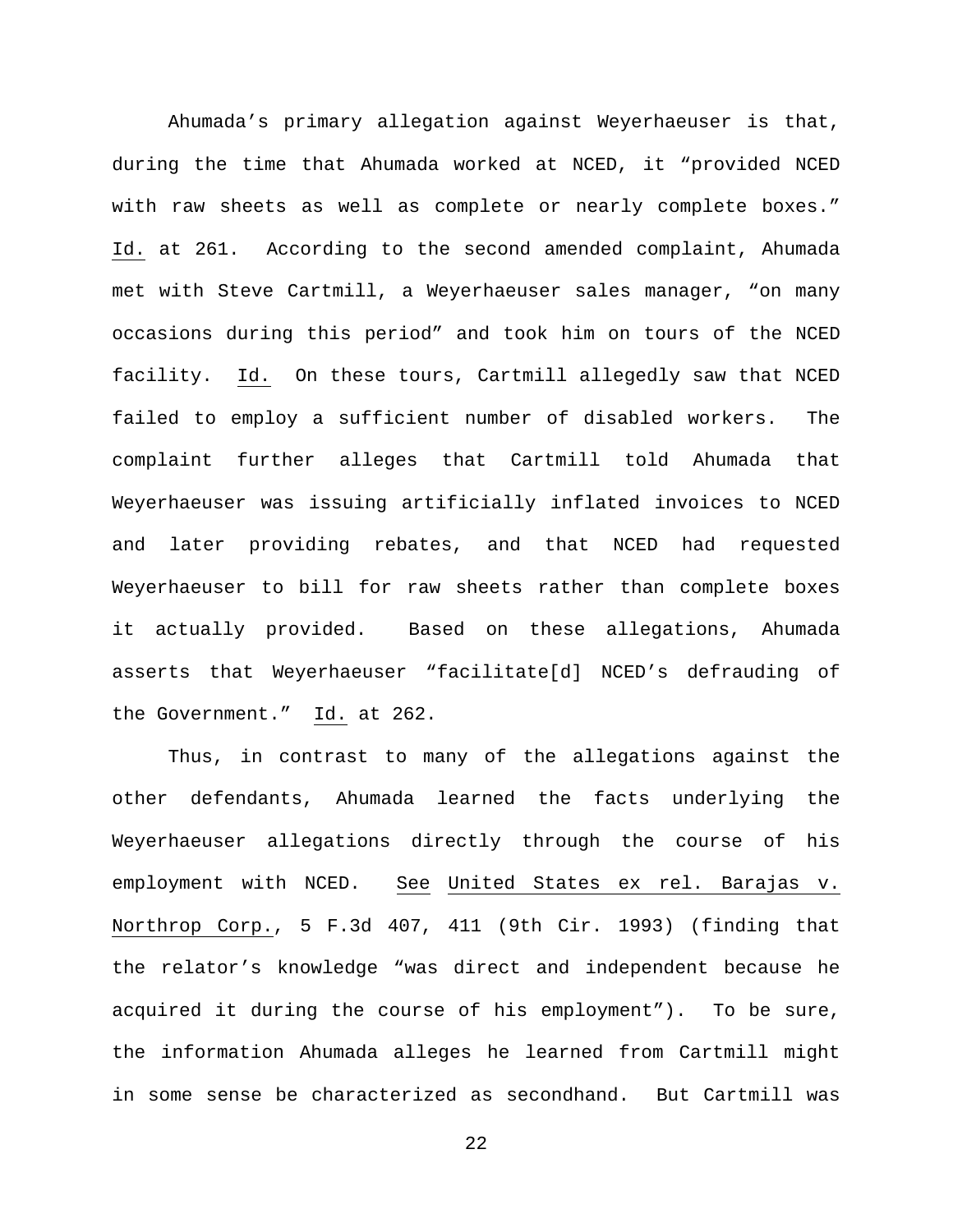an employee of Weyerhaeuser itself, not an "intervening agency" or "third party." See Grayson, 221 F.3d at 583 (emphasis added); see also N.Y. Med. Coll., 252 F.3d at 121. And, as further support for his original-source status, Ahumada alleges that he independently confirmed what Cartmill told him about Weyerhaeuser's billing practices through his own inquiry with NCED's Controller.

Because Ahumada's knowledge derived from an admission the defendant made to him during the course of Ahumada's employment- -an admission Ahumada then confirmed "through his own efforts"- we believe it is sufficiently direct to satisfy the original-source exception.<sup>[5](#page-22-0)</sup> See Grayson, 221 F.3d at 583; <u>see also</u> United States ex rel. Devlin v. California, 84 F.3d 358, 360 (9th Cir. 1996) (explaining that a relator's knowledge is direct and independent if he "discovered the information underlying his allegations . . . through his own labor"). Accordingly, the district court did not lack subject-matter jurisdiction over Ahumada's claims against Weyerhaeuser.

<span id="page-22-0"></span> <sup>5</sup> Although the second amended complaint again refers to testimony from the Lopez trial, it notes only that the testimony "corroborated" Ahumada's allegations against Weyerhaeuser. J.A. 261. In other words, the allegations neither derive from the testimony nor directly rely on it. In any event, Ahumada accused Weyerhaeuser of wrongdoing before the Lopez trial began. And no other public disclosure in the record even mentions Weyerhaeuser.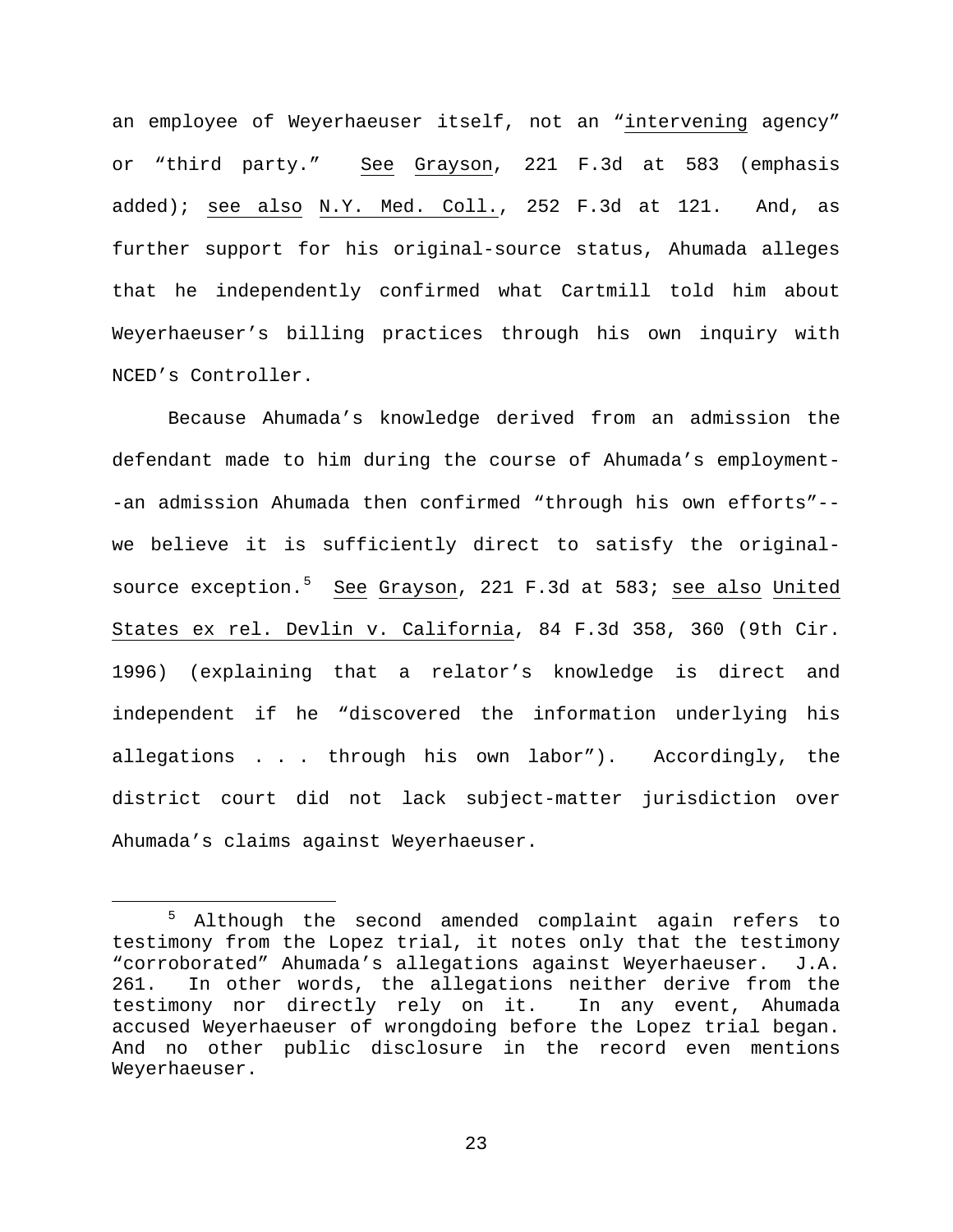To summarize, we hold that the public-disclosure bar deprives the district court of jurisdiction over Ahumada's claims against NISH, Green Bay, IPC, and Smurfit. With respect to those defendants, the district court correctly determined that Ahumada's proposed amendments to his first amended complaint were futile. Because the public-disclosure bar does not preclude jurisdiction over the claims against Weyerhaeuser, however, we must also consider the separate question of whether those claims were adequately pleaded.

### IV.

#### A.

As relevant here, <sup>[6](#page-23-0)</sup> Ahumada asserts claims against Weyerhaeuser pursuant to three separate provisions of the FCA- specifically, those imposing liability against a person who:

(1) knowingly presents, or causes to be presented, [to the government] a false or fraudulent claim for payment or approval;

<span id="page-23-0"></span> $6$  Ahumada also asserted a claim against Weyerhaeuser for socalled "reverse" false claims. See 31 U.S.C. § 3729(a)(7) (2006). But by failing to discuss that claim in his brief, Ahumada has effectively abandoned it on appeal. See United States v. Al-Hamdi, 356 F.3d 564, 571 n.8 (4th Cir. 2004) ("[C]ontentions not raised in the argument section of the<br>opening brief are abandoned."). As Ahumada's brief also opening brief are abandoned."). neglects to mention the one-hundred John Doe defendants, his claims against them are likewise abandoned.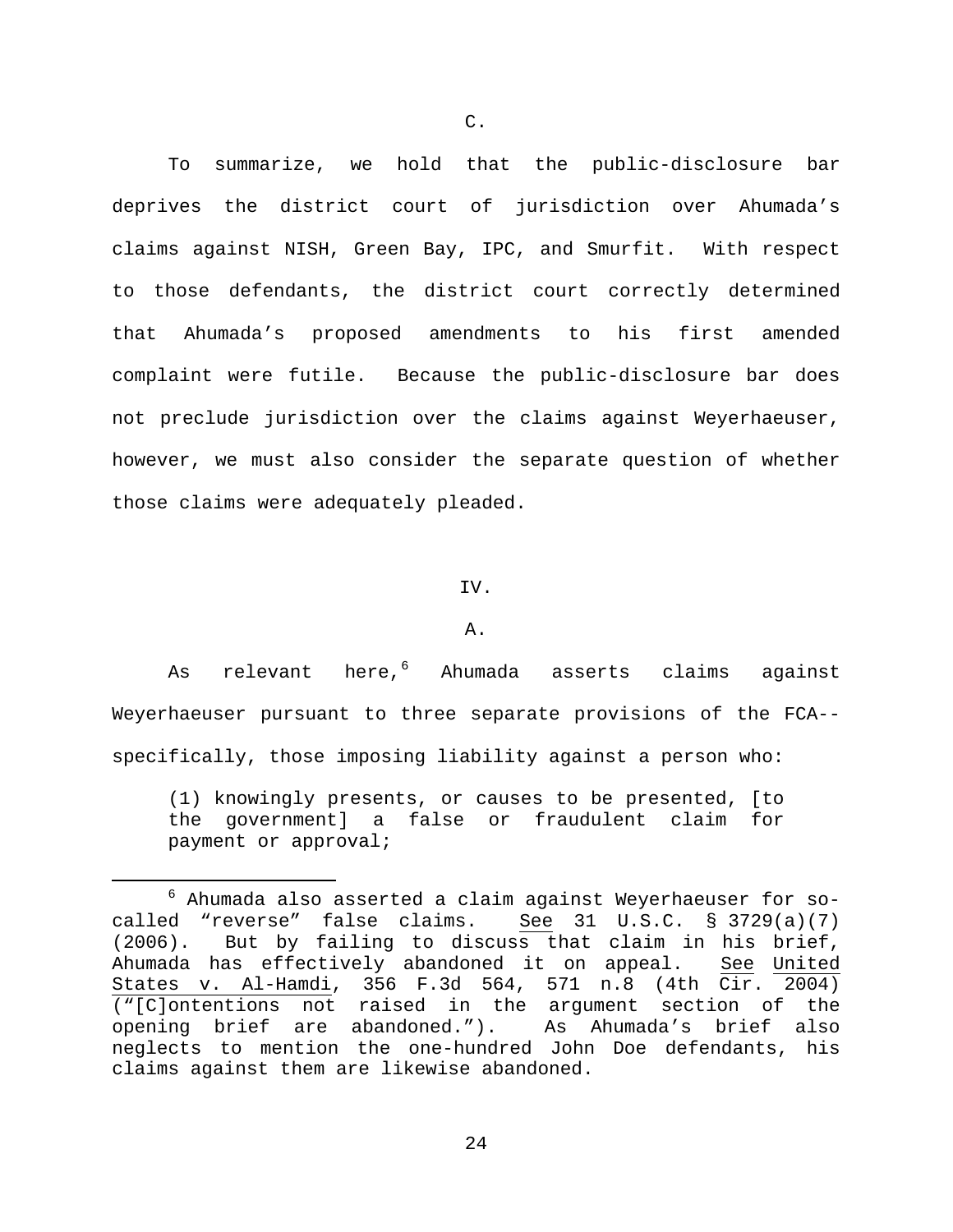(2) knowingly makes, uses, or causes to be made or used, a false record or statement to get a false or fraudulent claim paid or approved by the Government; [and]

(3) conspires to defraud the Government by getting a false or fraudulent claim allowed or paid.

31 U.S.C.  $\frac{1}{2}$  3[7](#page-24-0)29(a) (2006).<sup>7</sup> Under the first two of these provisions, we have held that a relator must "plausibly allege four distinct elements: (1) there was a false statement or fraudulent course of conduct; (2) made or carried out with the requisite scienter; (3) that was material;" and (4) that "involved a claim" made to the government for payment."<sup>[8](#page-24-1)</sup>

That said, the changes to § 3729(a)(2), specifically, apply to "all claims under the False Claims Act . . . pending on or after [June 7, 2008]." See id.  $\S 4(f)(1)$ . And a circuit split has arisen over whether "claims . . . pending," in this context, refers to underlying claims for payment from the government or the legal claims presented in the action itself. See, e.g., Sanders v. Allison Engine Co., 703 F.3d 930, 940 (6th Cir. 2012), cert. denied, 133 S. Ct. 2855 (collecting cases on both sides of the split). We need not address that issue here, however, because the changes to the text do not affect our analysis of the adequacy of Ahumada's allegations.

<span id="page-24-1"></span><sup>8</sup> We have previously framed the fourth element as requiring proof that that the false statement "caused the government to (Continued)

<span id="page-24-0"></span> $7$  Amendments to the FCA enacted in 2009 slightly alter the text of each of these provisions, and the second amended complaint cites the amended versions. Like the 2010 amendments, however, the 2009 amendments are generally not retroactive. See Fraud Enforcement and Recovery Act of 2009, Pub. L. No. 111-21, § 4(f), 123 Stat. 1617, 1625 ("The amendments made by this section shall take effect on the date of enactment . . . and shall apply to conduct on or after the date of enactment . . . .").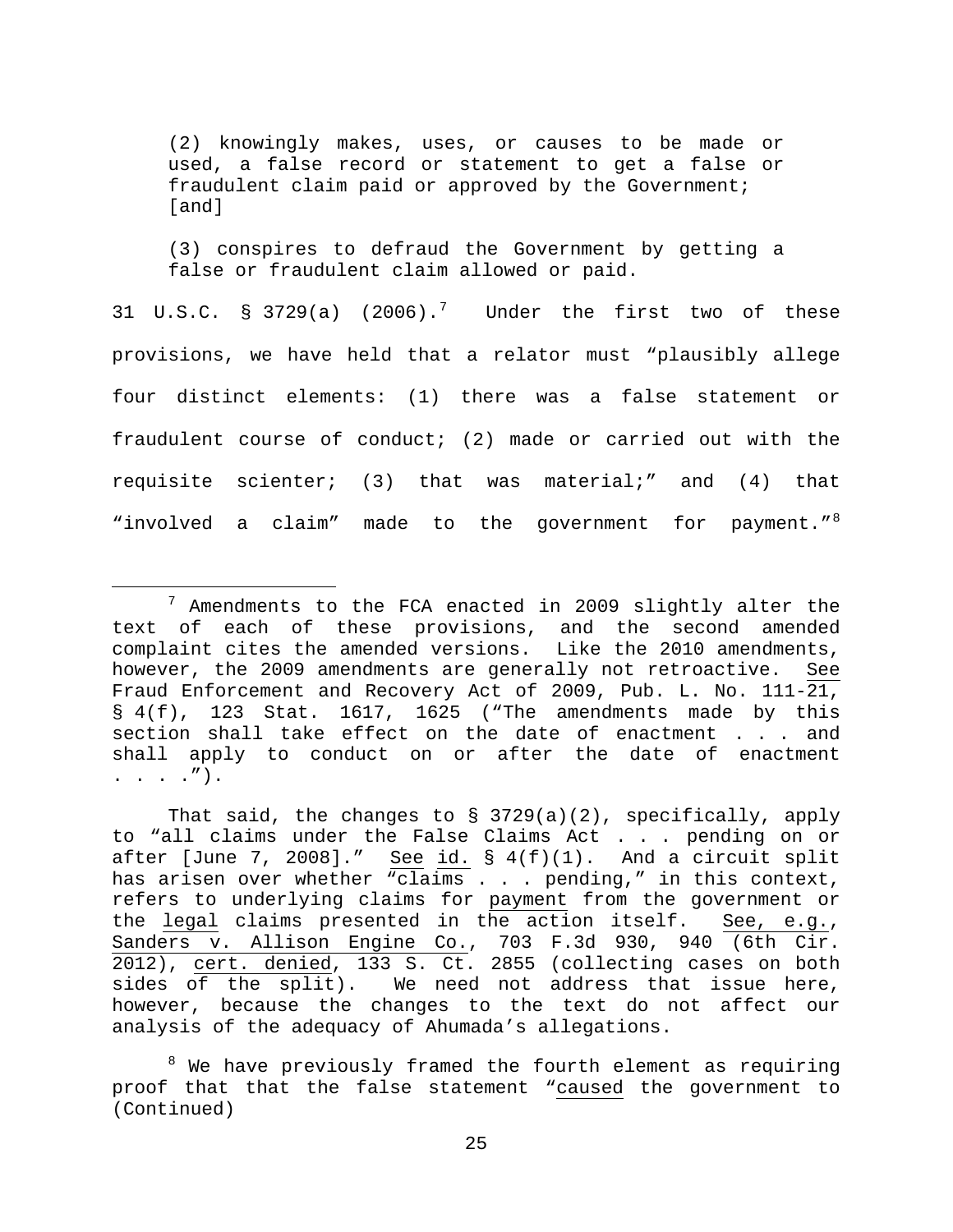Rostholder, 745 F.3d at 700 & n.6 (internal quotation marks and alterations omitted). To plead a claim for an FCA conspiracy, the relator must allege that the conspirators "agreed that [a] false record or statement would have a material effect on the Government's decision to pay [a] false or fraudulent claim." Allison Engine Co. v. United States ex rel. Sanders, 553 U.S. 662, 673 (2008).

In alleging these elements, the complaint must "contain sufficient factual matter, accepted as true, to state a claim to relief that is plausible on its face." See Ashcroft v. Iqbal, 556 U.S. 662, 678 (2009) (internal quotation marks omitted). But allegations of fraud must also meet the more stringent "particularity" requirement of Federal Rule of Civil Procedure 9(b). To satisfy Rule 9(b), "an FCA plaintiff must, at a minimum, describe the time, place, and contents of the false representations, as well as the identity of the person making the misrepresentation and what he obtained thereby." United States ex rel. Wilson v. Kellogg Brown & Root, Inc., 525 F.3d

Ĩ.

pay out money." See, e.g., Rostholder, 745 F.3d at 700 & n.6 (emphasis added). While this formulation remains accurate with respect to § 3729(a)(1), the Supreme Court clarified in Allison Engine Co. v. United States ex rel. Sanders that § 3729(a)(2) merely requires proof that the defendant "made a false . . . statement for the purpose of getting a false or fraudulent claim paid or approved by the Government." 553 U.S. 662, 671 (2008) (internal quotation marks omitted).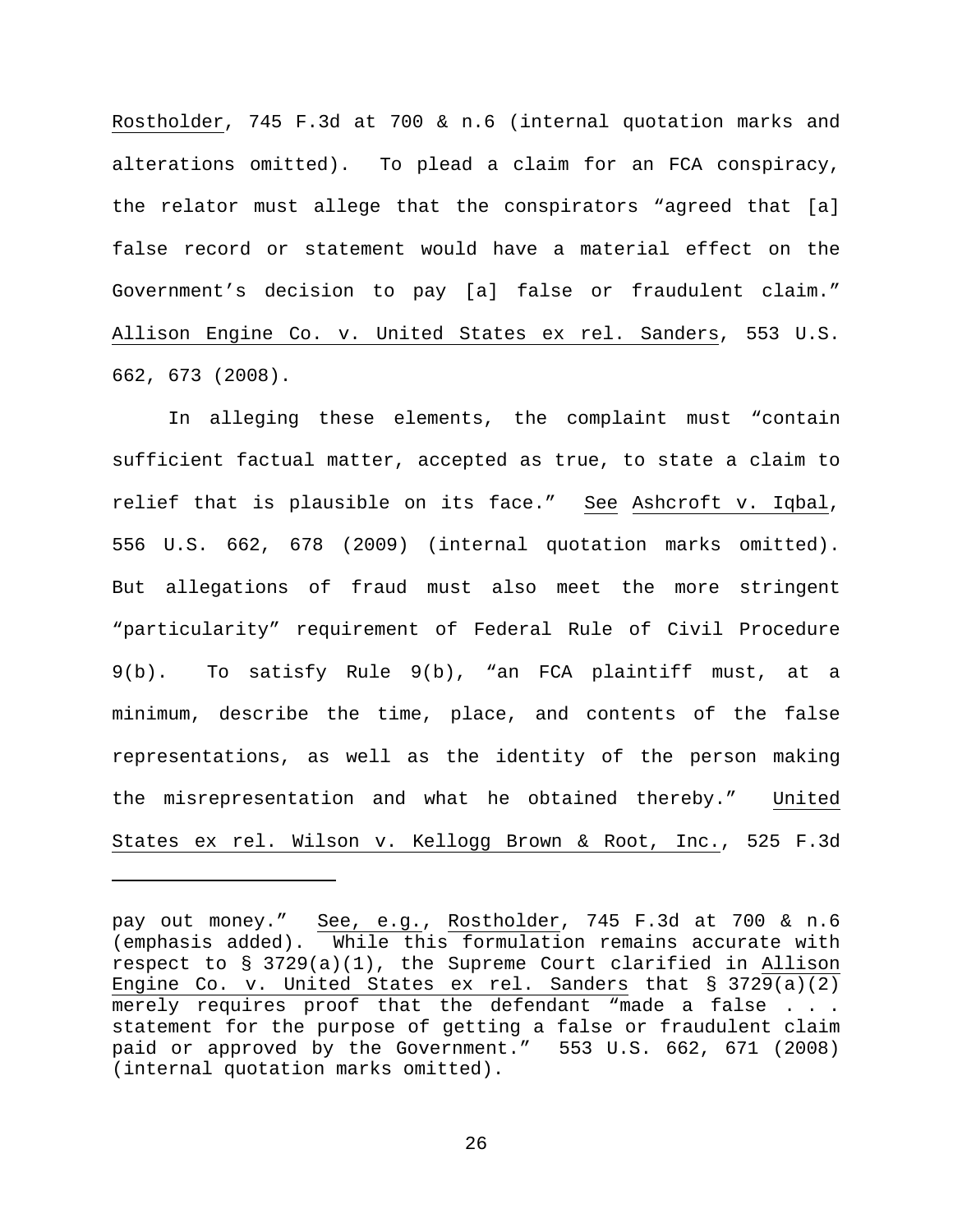370, 379 (4th Cir. 2008) (internal quotation marks omitted). More precisely, the complaint must allege "the who, what, when, where and how of the alleged fraud." Id. (internal quotation marks omitted). Requiring such particularized pleading, we have explained, "prevent[s] frivolous suits, . . . eliminat[es] fraud actions in which all the facts are learned after discovery, and . . . protect[s] defendants from harm to their goodwill and reputation." United States ex rel. Nathan v. Takeda Pharm. N. Am., Inc., 707 F.3d 451, 456 (4th Cir. 2013), cert. denied, 134 S. Ct. 1759 (2014) (internal quotation marks omitted).

### B.

Applying those standards here, we conclude that Ahumada has failed to plead viable FCA claims against Weyerhaeuser.

Ahumada essentially alleges that Weyerhaeuser participated in two separate schemes to defraud the government. PFirst, he alleges that Weyerhaeuser "provided NCED with . . . complete or

<span id="page-26-0"></span><sup>&</sup>lt;sup>9</sup> The second amended complaint also contains certain undifferentiated allegations against "the [supplier] defendants"<br>as a group. But because Rule 9(b) requires a relator to plead But because Rule 9(b) requires a relator to plead FCA claims with particularity--including by identifying "the 'who['] . . . of the alleged fraud"--we consider only the Weyerhaeuser-specific allegations here. See Wilson, 525 F.3d at 379; see also, e.g., Arnlund v. Smith, 210 F. Supp. 2d 755, 760 (E.D. Va. 2002) ("A plaintiff must identify, with particularity, each individual defendant's culpable conduct; defendants cannot be grouped together without specification of which defendant committed which wrong." (alterations and internal quotation marks omitted)).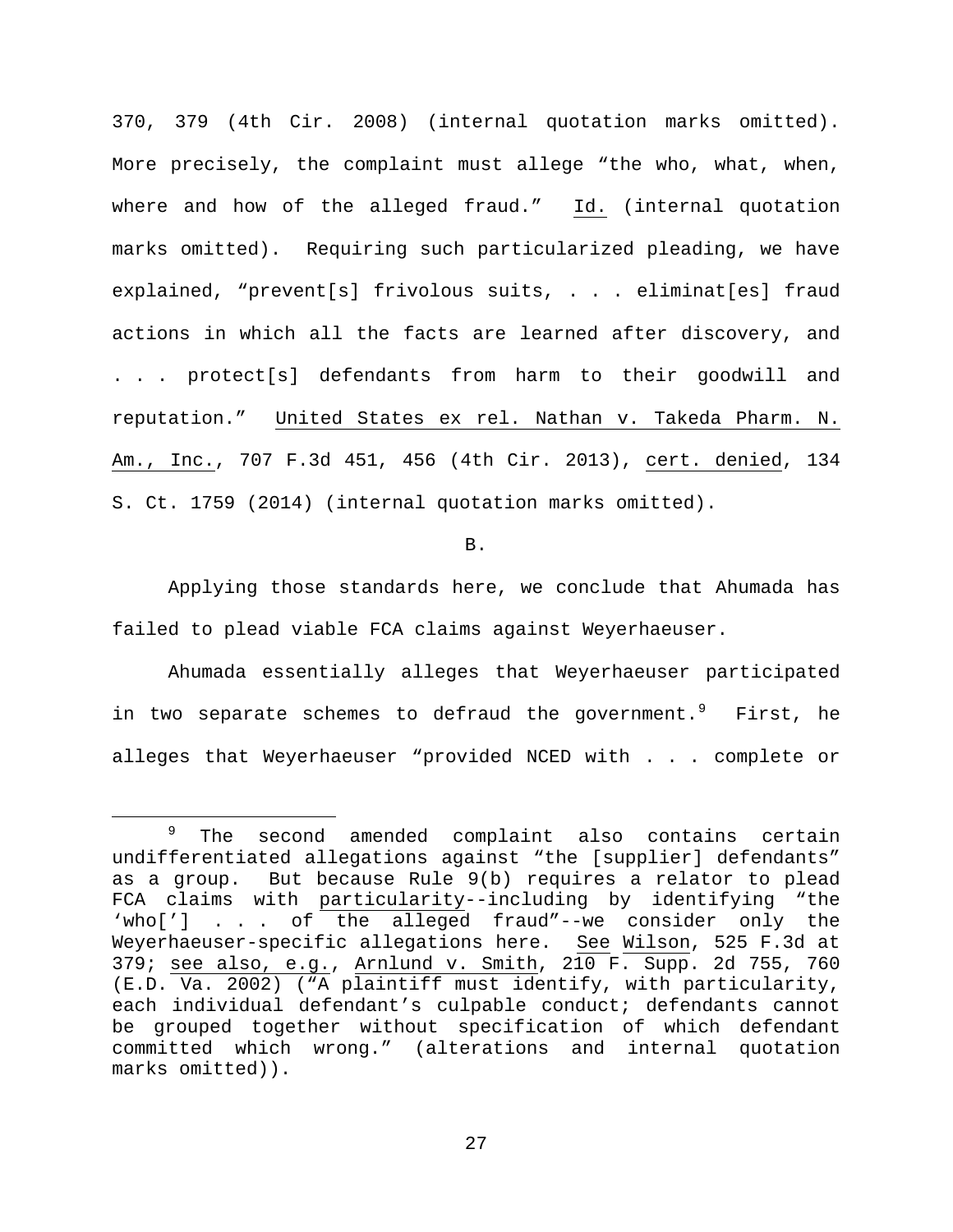nearly complete boxes," notwithstanding the fact that NCED had JWOD contracts to produce such boxes itself. J.A. 261-62. Second, he alleges that Weyerhaeuser provided inflated invoices to NCED and later issued rebates to NCED or its then-CEO, Jones, "for the amount in excess [of] the actual price." Id. at 262. Neither of these allegations passes muster.

With respect to the production allegation, we fail to see how Weyerhaeuser selling complete boxes to NCED, without more, constitutes a "fraudulent course of conduct." See Rostholder, 745 F.3d at 700. There is nothing inherently fraudulent about producing a particular product and selling it to a customer. And while it is true that applicable JWOD regulations prohibited NCED from "subcontract[ing] the entire production process for . . . an order without the Committee's prior approval," see 41 C.F.R. § 51-4.4(d), we have held that the FCA cannot "be used as a regulatory-compliance mechanism in the absence of . . . fraudulent conduct directed at the federal government," Rostholder, 745 F.3d at 702-03.

Ahumada's second amended complaint contains no specific allegation that NCED ever falsely represented to the government that it produced the boxes Weyerhaeuser provided. Although Ahumada does allege that an NCED representative "asked" a Weyerhaeuser customer service manager "to bill NCED for raw sheets instead of the completed boxes," Ahumada does not further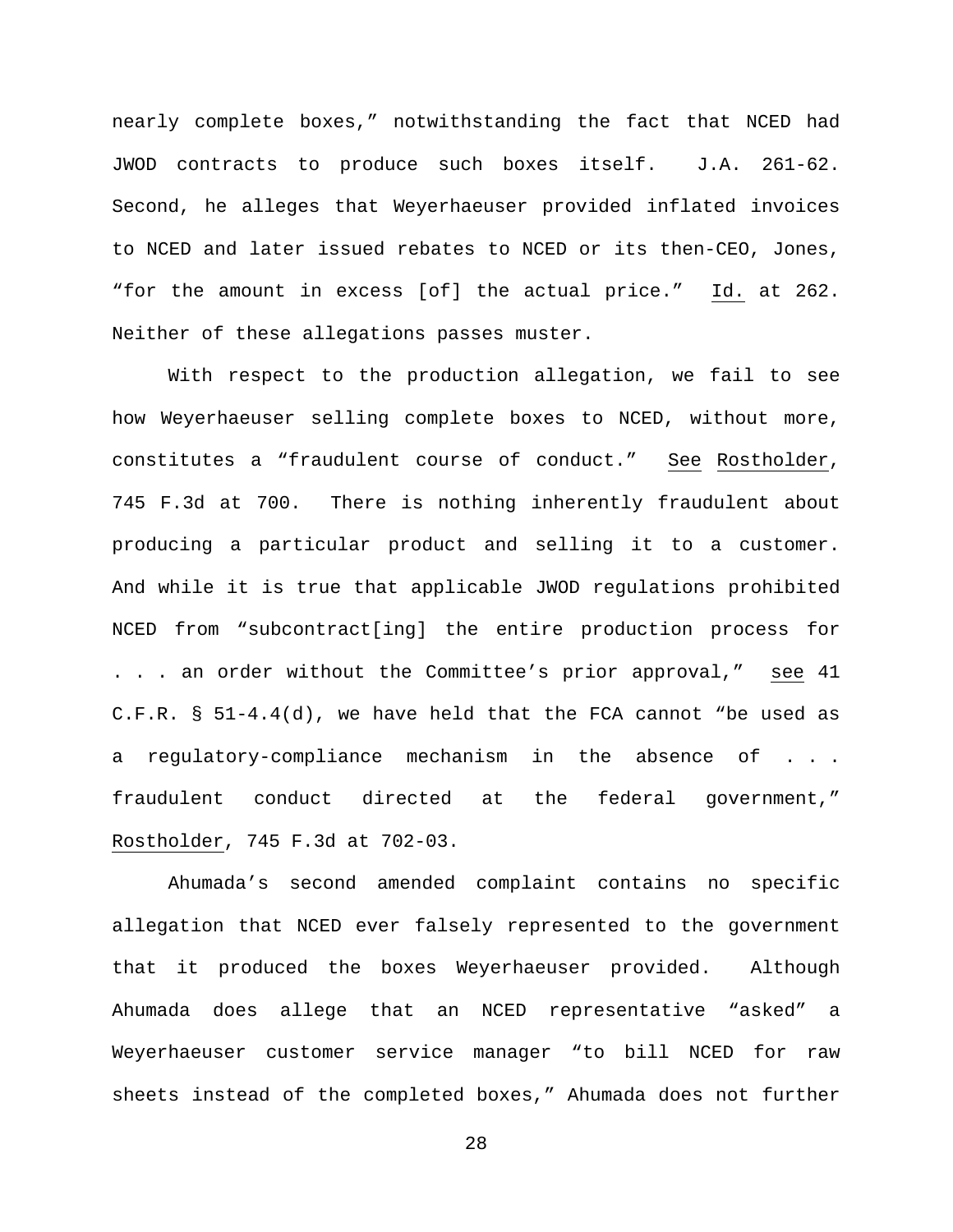allege that Weyerhaeuser actually complied with that request. See J.A. 261-62. Nor does Ahumada allege that Weyerhaeuser, specifically, falsely stamped products it produced with NCED's box manufacturing certificate. Thus, in the absence of any other well-pleaded fraudulent course of conduct or false statement, the production allegation does not state a viable claim for a violation of the FCA.

Ahumada's allegation regarding the rebate scheme fares no better. This allegation (which comprises just a single sentence in the second amended complaint) is utterly devoid of specifics. Among other deficiencies, it offers no information regarding who at Weyerhaeuser was involved in the scheme, what Weyerhaeuser gained from participating, or when the scheme took place. Nor does the complaint offer even a general description of the rebates themselves--for example, an estimation of how many rebates Weyerhaeuser issued or in what amounts. Without any such specifics, the rebate allegation does not satisfy Rule  $9(b)$ .

Finally, we reject Ahumada's argument that he adequately pleaded a claim for conspiracy to defraud the government. See 31 U.S.C. § 3729(a)(3) (2006). To state a claim for conspiracy under the FCA, a relator must do more than simply show that the alleged conspirators agreed to make a false record or statement; the relator must also show "that the conspirators had the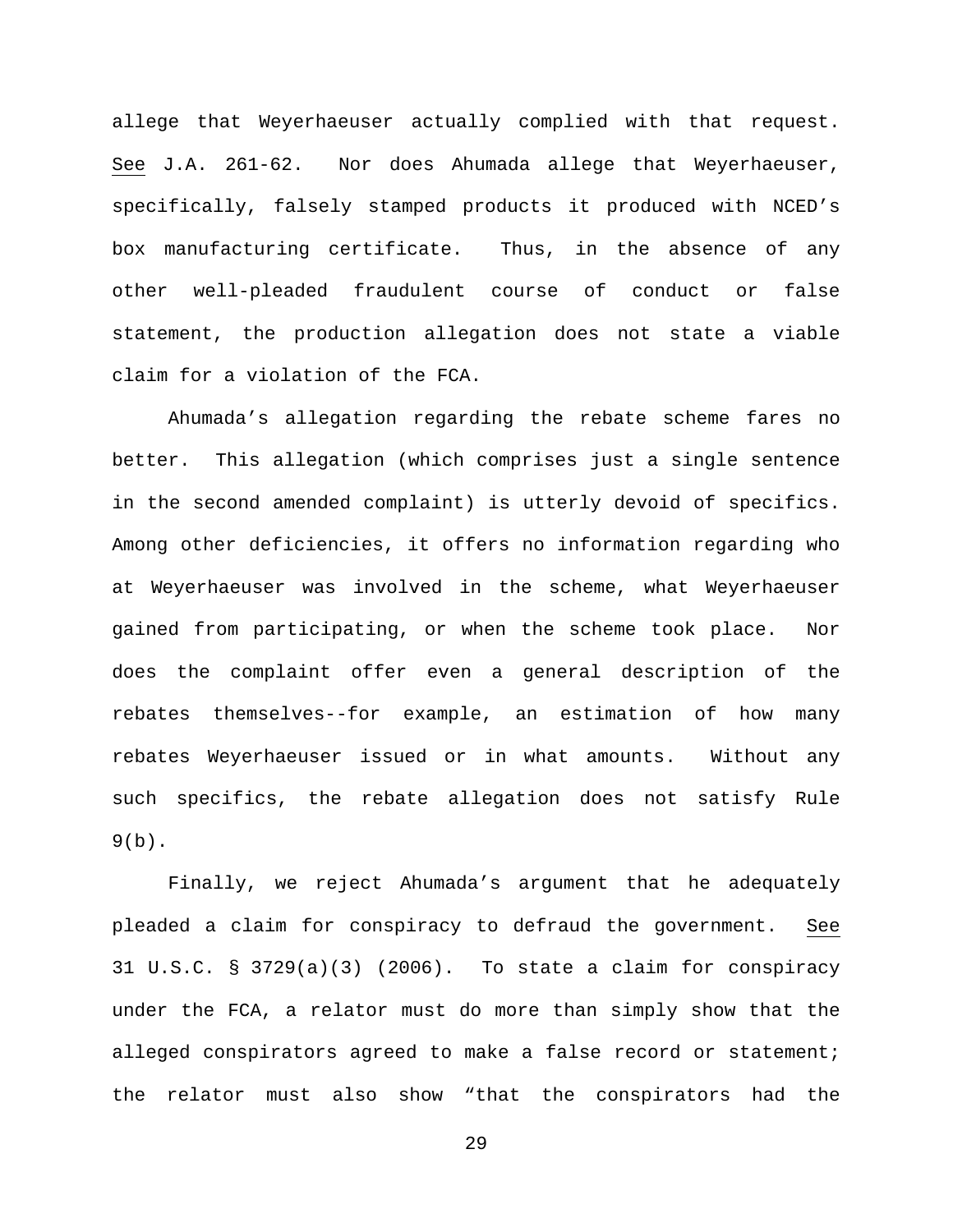purpose of 'getting' the false record or statement to bring about the Government's payment of a false or fraudulent claim." Allison Engine, 553 U.S. at 672-73.

Neither the production allegation nor the rebate allegation establishes a claim for an FCA conspiracy. In neither case does Ahumada adequately allege that Weyerhaeuser acted with the purpose of defrauding the government.<sup>[10](#page-29-0)</sup> And, to the extent that these allegations plead agreements at all, Ahumada does not identify who at Weyerhaeuser entered them, when he or she did so, or what Weyerhaeuser sought to gain. The conspiracy claim therefore fails to meet even the basic plausibility standard of Rule 8(a), much less the more stringent particularity requirement of Rule 9(b). Cf. Bell Atl. Corp. v. Twombly, 550 U.S. 544, 557 (2007) ("[A] conclusory allegation of agreement at some unidentified point does not supply facts adequate to show illegality.").

In sum, we hold that Ahumada's second amended complaint fails to adequately plead any FCA claim against Weyerhaeuser.

<span id="page-29-0"></span> $10$  As a coda to his allegations against Weyerhaeuser, Ahumada asserts that "Weyerhaeuser participated in the above schemes to facilitate NCED's defrauding of the Government." J.A. 262. But he pleads no particular factual allegations to support this conclusion. This statement, accordingly, does not satisfy the "purpose" requirement articulated in Allison Engine. See Iqbal, 556 U.S. at 678 (stating that a complaint must offer more than "naked assertion[s] devoid of further factual enhancement" (internal quotation marks omitted)).